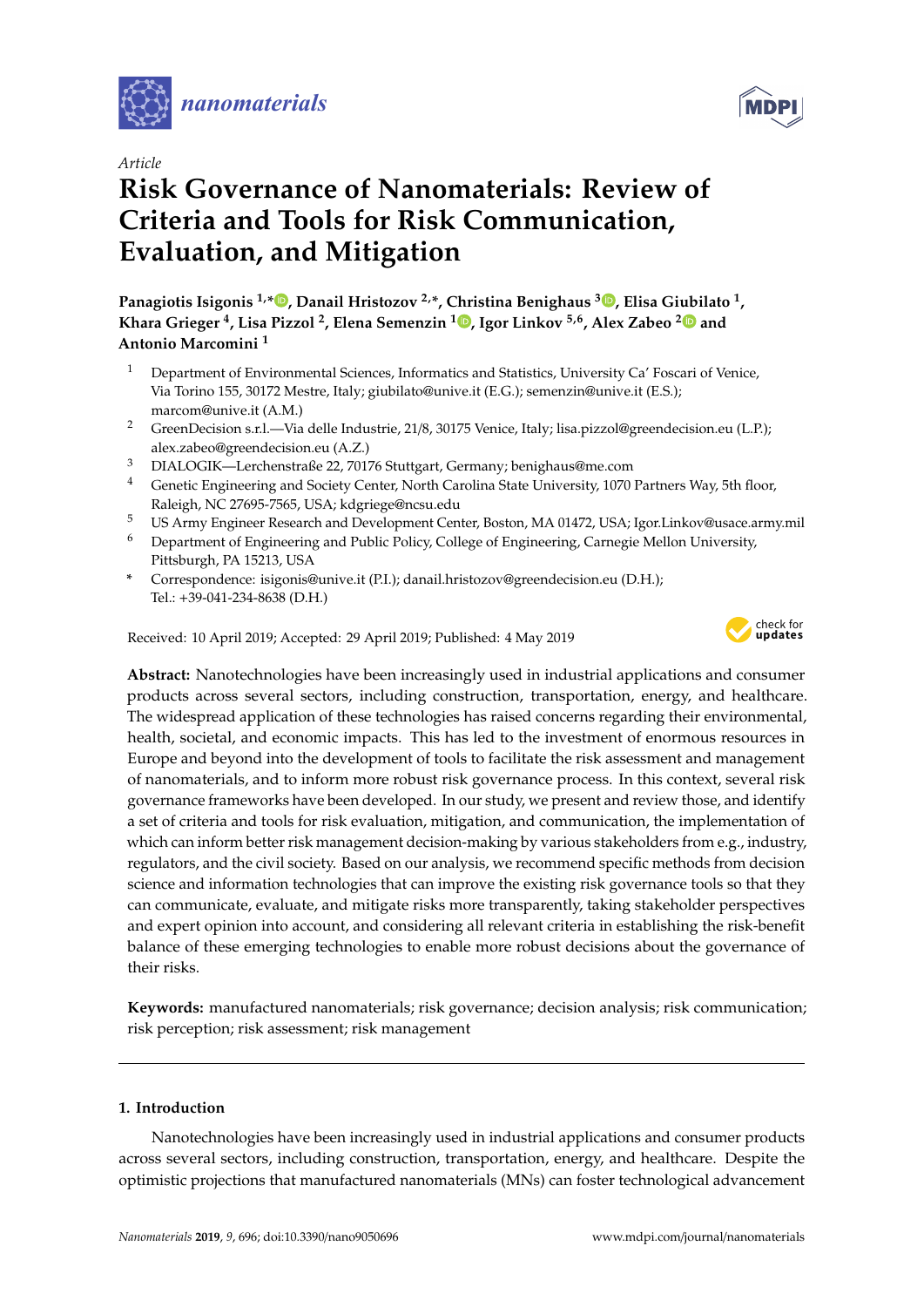and contribute to economic growth, there have been growing concerns regarding their possible human health and environmental risks [\[1,](#page-21-0)[2\]](#page-21-1). Therefore, to enable responsible and sustainable nanotechnology innovation, it is essential to ensure the adequate governance of these risks, which involves the development and implementation of widely agreed strategies and tools for their prevention, assessment, communication and management [\[3](#page-21-2)[–5\]](#page-21-3). Risk governance includes the totality of actors, rules, conventions, processes and mechanisms concerned with how relevant risk information is collected, analyzed or communicated and how the risk management decisions are taken [\[6\]](#page-21-4). There have been several attempts to formalize this process for emerging technologies in general, and nanotechnology in particular, through the introduction of several risk governance frameworks [\[5,](#page-21-3)[7,](#page-21-5)[8\]](#page-21-6).

ISO 31000:2009 presents one of the first risk governance frameworks for new technologies, applicable also to MNs. This framework sets principles and provides generic guidelines on risk management to be applied by any organization regardless of its size, activity, or sector. It was updated in 2018 [\[9\]](#page-21-7) and mainly focused on "risk assessment and treatment", while "risk communication and monitoring" were identified as important aspects of the risk management decision-making process, but their significance was not thoroughly analyzed. In 2012, the International Risk Governance Council (IRGC) published its risk governance framework specific for MNs, which was updated in 2017 with specific guidelines on governance of emerging risks [\[10\]](#page-21-8). Firstly, the IRGC framework focused on the two phases "risk pre-assessment" and "appraisal (assessment)", where the risks are framed, defined, and governed by societal values, as setting goals and context conditions [\[11\]](#page-21-9). Secondly, the framework focused on "characterization and evaluation" and "risk management", where evidence is collected, and stakeholder judgment is essential for making the necessary trade-offs between risk and benefit [\[11\]](#page-21-9). Therefore, communication, stakeholder context, and public engagement serve as cross-cutting aspects of the framework.

Alongside, at European level, the large EU FP7 MARINA, SUN, and NANoREG projects developed frameworks for risk assessment and management of MNs, which together represent a proposal for a common approach for environmental health and safety (EHS) assessment of nanotechnologies consistent with regulations. The SUN and NANoREG frameworks promoted the notion of prevention-based risk governance through Safety-by-Design (SbD). This philosophy was adopted by the NanoReg 2 project, which extended the NANoREG SbD concept [\[12\]](#page-21-10) to the so-called "safe innovation" approach. This marked the first attempt for transition from risk to innovation governance.

Meanwhile, the EU-funded iNTeg-Risk project developed its Emerging Risk Management Framework (ERMF) [\[13\]](#page-21-11), which combined and further elaborated elements from the IRGC framework. The ERMF involves "horizon scanning", "risk pre-assessment", "risk assessment" and "risk management" processes, complemented by "monitoring and review" and "risk communication" activities. It explicitly addressed nanotechnologies, among other technologies.

The ERMF is being further elaborated in the EU H2020 caLIBRAte project to facilitate risk assessment and management of existing and emerging MNs and nano-enabled products. This is done by testing and calibrating a selection of risk assessment and management tools that match the steps of the "Cooper Stage Gate" [\[14\]](#page-21-12) product innovation chain and combining them into a System of Systems (SoS) online hub for risk governance of nanotechnologies.

There have been several literature reviews that targeted analytical methodologies for horizon scanning, risk pre-assessment and risk assessment of MNs [\[7,](#page-21-5)[15–](#page-21-13)[17\]](#page-21-14), but although the decision-making and cross-cutting aspects of the risk governance process (i.e., risk evaluation, communication, mitigation) are equally important, the capacity of the existing risk assessment tools to address those has not been comprehensively analyzed. This leaves tool developers with little guidance on how to improve their approaches and/or integrate them into decision-support systems for risk governance. Therefore, to address this gap, the main goals of this review are (i) to assess the capacity of the existing nano-specific risk governance tools to communicate risks in order to effectively inform risk evaluation and management decision-making, based on a set of pre-defined criteria; and (ii) to provide recommendations on methodological developments to fulfil these criteria in order to enable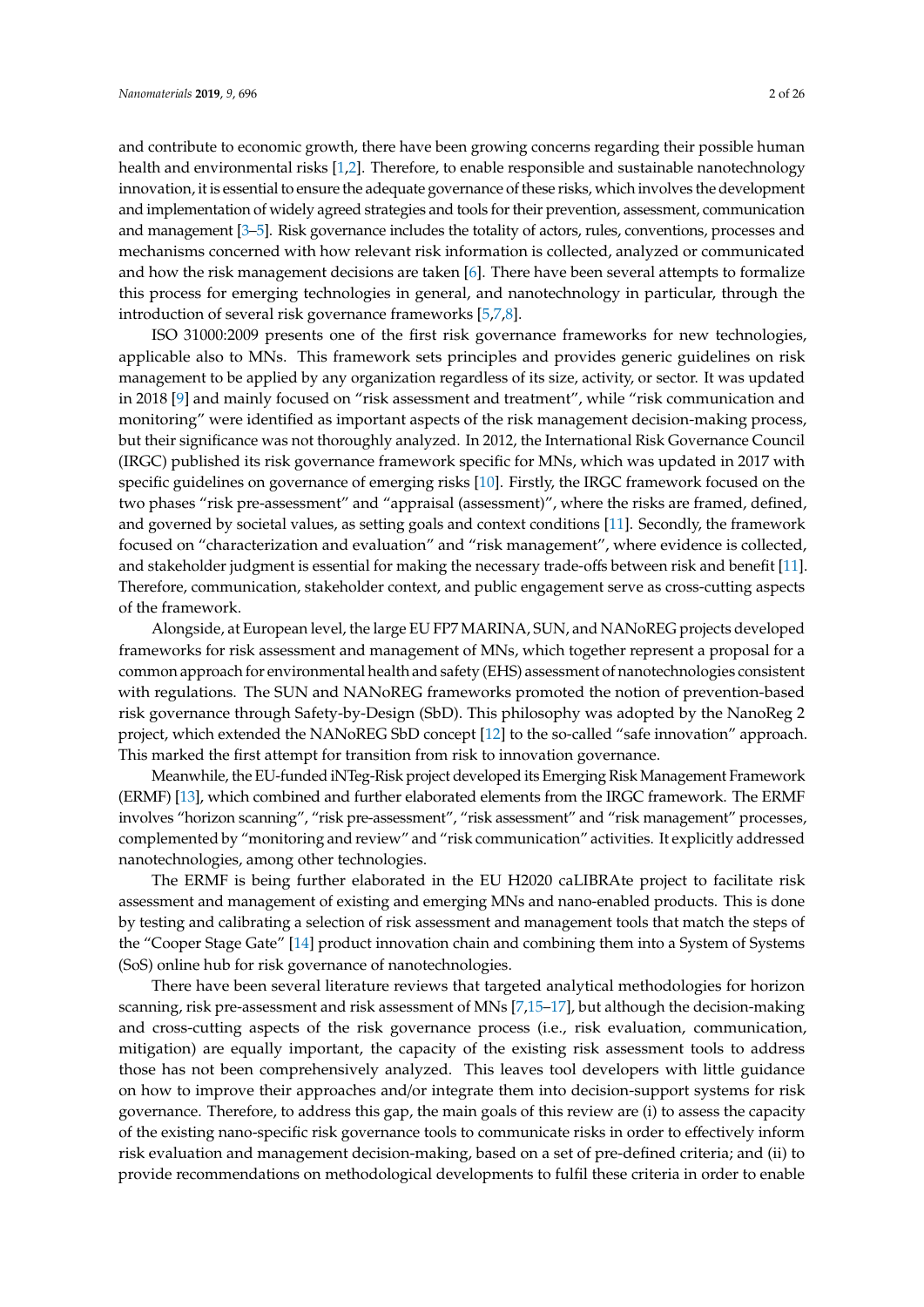the current and future tools to more effectively support decisions concerned with the risk governance the current and future tools to more effectively support decisions concerned with the risk governance of nanotechnologies. of nanotechnologies.

<span id="page-2-0"></span>For our review, we evaluated and analyzed the existing risk governance frameworks in order to For our review, we evaluated and analyzed the existing risk governance frameworks in order to identify their most common elements, and further on, categorize the existing tools for risk governance of nanomaterials within clusters representing those elements, as they can also be seen in Figure [1.](#page-2-0)



**Figure 1.** Common elements of the risk governance frameworks for nanomaterials.

Risk pre-assessment is the stage in which the risk governance processes lead to framing the risk*,* relevant actors and stakeholder groups, to capture the various perspectives on the risk, its associated opportunities, and potential strategies for addressing it. This phase of the risk governance cycle includes a systematic review of public and stakeholder groups framing their relevant risks topics [11,18]. provide early warning and preparations for handling the risk [\[10\]](#page-21-8). Usually pre-assessment involves

The IRGC framework includes the notions of risk and concern assessment and safety assessment in the risk appraisal term, which is used for describing the process of assessing the technical and perceived causes and consequences of the risk [\[10\]](#page-21-8). This process can be used for developing and synthesizing the knowledge base for the decision on whether a risk should be taken and/or managed or not, and, if so, for identifying and selecting which options may be available for preventing, mitigating, adapting to, or sharing the risk. The appraisal process is dominated by scientific analyses but, in contrast to the traditional risk governance model, the scientific process includes both the natural/technical as well as the social sciences, including economics for producing the best possible scientific estimate of the physical, economic and social consequences of a risk source [11].

Risk evaluation is the process of comparing the outcome of risk appraisal (risk and concern assessment/safety assessment) with specific criteria, to determine the significance and acceptability of the risk, and to formulate decisions [10]. Risk characterization is collecting relevant evidence to make an informed choice of acceptability of the risk, whereas risk evaluation applying societal values and norms to judge the acceptability and the need for risk reduction [11]. Risk characterization and evaluation are therefore linked and are done by risk assessors and risk managers mostly in a joint effort.

Risk management is a process that involves the design and implementation of the actions and remedies required to avoid, reduce (prevent, adapt, mitigate), transfer or retain the risks [10]. Risk management includes the generation, assessment, evaluation, and selection of appropriate management options, the decision about a specific strategy and options, and implementation. It starts with a review from information gathered from the risk appraisal, includes the judgment made in the risk evaluation and formulate different risk management options [11].

Monitoring refers to the evaluation, review, and continuous improvement of the risk governance process.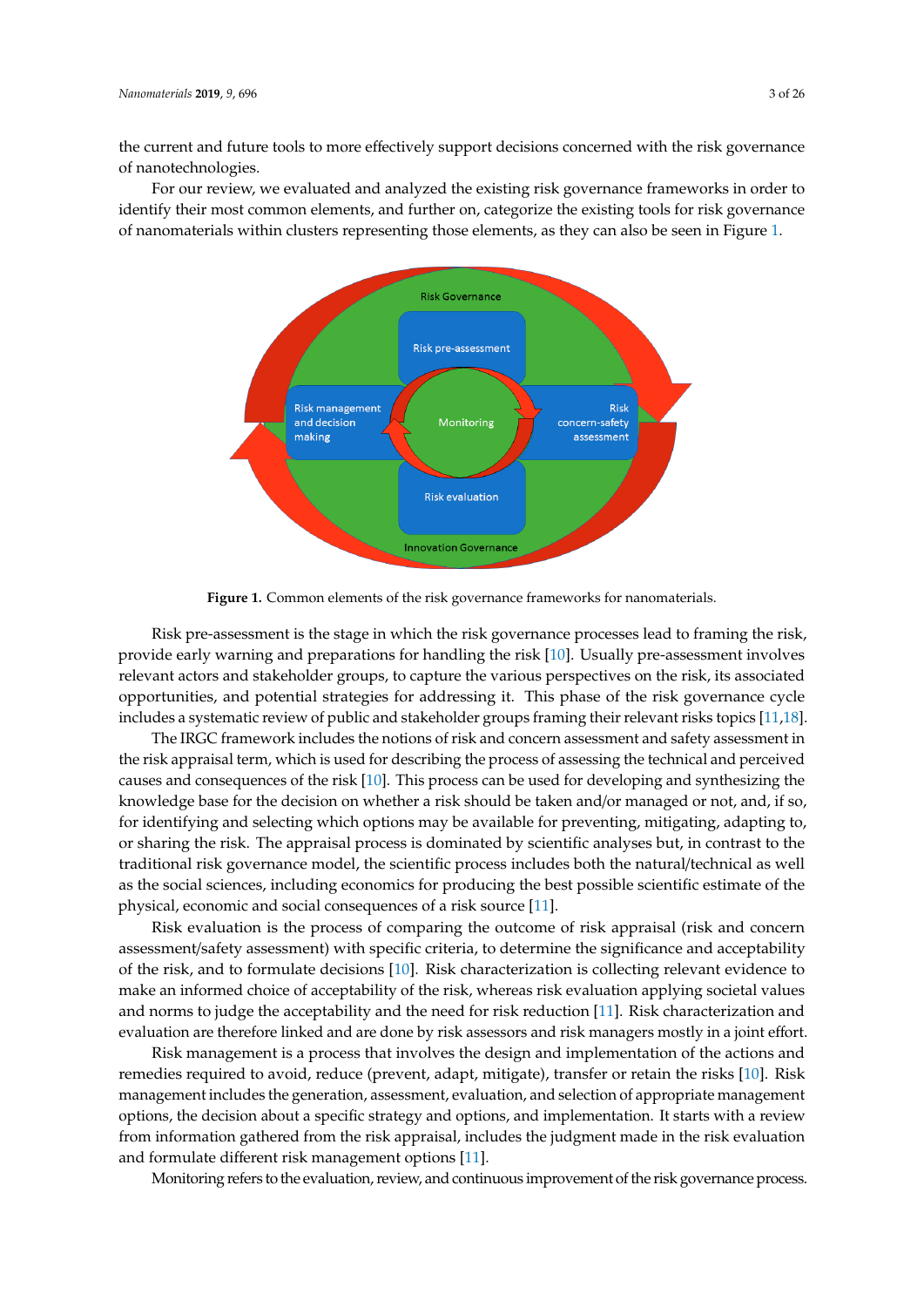#### **2. Materials and Methods**

#### *2.1. Identification of Nano-Specific Risk Governance Tools*

The peer-reviewed published literature from 1990 to 2018 was searched for journal articles pertaining to the risk governance of nanotechnologies. The Web of Science database was chosen as the main source of information. We performed combined queries with 19 keywords (nano, risk, hazard, exposure, assessment, evaluation, management, governance, perception, communication, framework, methodology, method, model, tool, protocol, database, library, inventory). The search string [TS = (nano\* and (risk\*) and (hazard\*) and (exposure\*) and (governance or perception or communication or insurance or assessment or evaluation or management) and (framework or methodology or method or tool or protocol) and (database or library or inventory))] retrieved 883 records, out of which 154 articles have been deemed relevant and contained information on tools related to the risk governance of MNs.

The identified articles have been analyzed for information on tools, methodologies, and frameworks, relevant to the risk communication, evaluation, and mitigation in the context of the risk governance of MNs. The identified literature included review and opinion papers as well as original research articles.

Specific focus has been given to the analysis of results from relevant research projects. To identify those, we performed a search on CORDIS with the same keywords. This revealed several EU-funded projects (e.g., SUN, eNanoMapper, GUIDEnano, NANoREG I/II). The scientific findings from these projects were assessed through a review of their reports, deliverables and toolboxes (such as the NANoREG toolbox [\[19,](#page-21-16)[20\]](#page-21-17)) that were publicly available or accessible to the authors for the identification of tools, different from the ones derived from our peer-reviewed literature.

Sixty (60) tools have been identified as relevant for our review as a result of the analysis of the overall resources. These tools were grouped according to the common elements of the identified risk governance frameworks (Figure [1\)](#page-2-0).

#### <span id="page-3-0"></span>*2.2. Identification of Evaluation Criteria and Recommendations to Fulfil the Criteria*

The methodology for the identification of the evaluation criteria and recommendations to fulfil those criteria followed a two-step process. Firstly, a dedicated caLIBRAte workshop was organized in March 2017 in Venice, Italy. The workshop was titled "From nano-risk management to innovation governance: Developing state-of-the-art, reliable, and trustable governance models and tools for nanomaterials". It gathered variety of stakeholders such as technology developers, manufacturers, end users, insurers, researchers, risk managers, regulators, and representatives of civil society organizations (See Table S1 of the Supporting Information). The main objective of the workshop was to engage these stakeholders in discussing their needs and priorities in making decisions concerned with the governance of nanotechnology risks. This contributed to defining criteria for effective risk evaluation, communication, and mitigation both from industrial and regulatory perspectives and ideas on how to fulfil some of those.

To complement the results of the stakeholder workshop, we performed a literature review covering studies published in the period 2008–2018. We reviewed about 40 peer-reviewed articles, book chapters, and reports discussing criteria for evaluation, communication, and mitigation of nanotechnology risks and providing ideas on how to fulfil these criteria. These ideas were thoroughly analyzed by the authors of this manuscript who derived specific recommendations on methodological developments to fulfil these criteria to enable the current and future methods to support more effectively decisions concerned with the risk governance of nanotechnologies. These recommendations are provided in Section [3.3.](#page-14-0)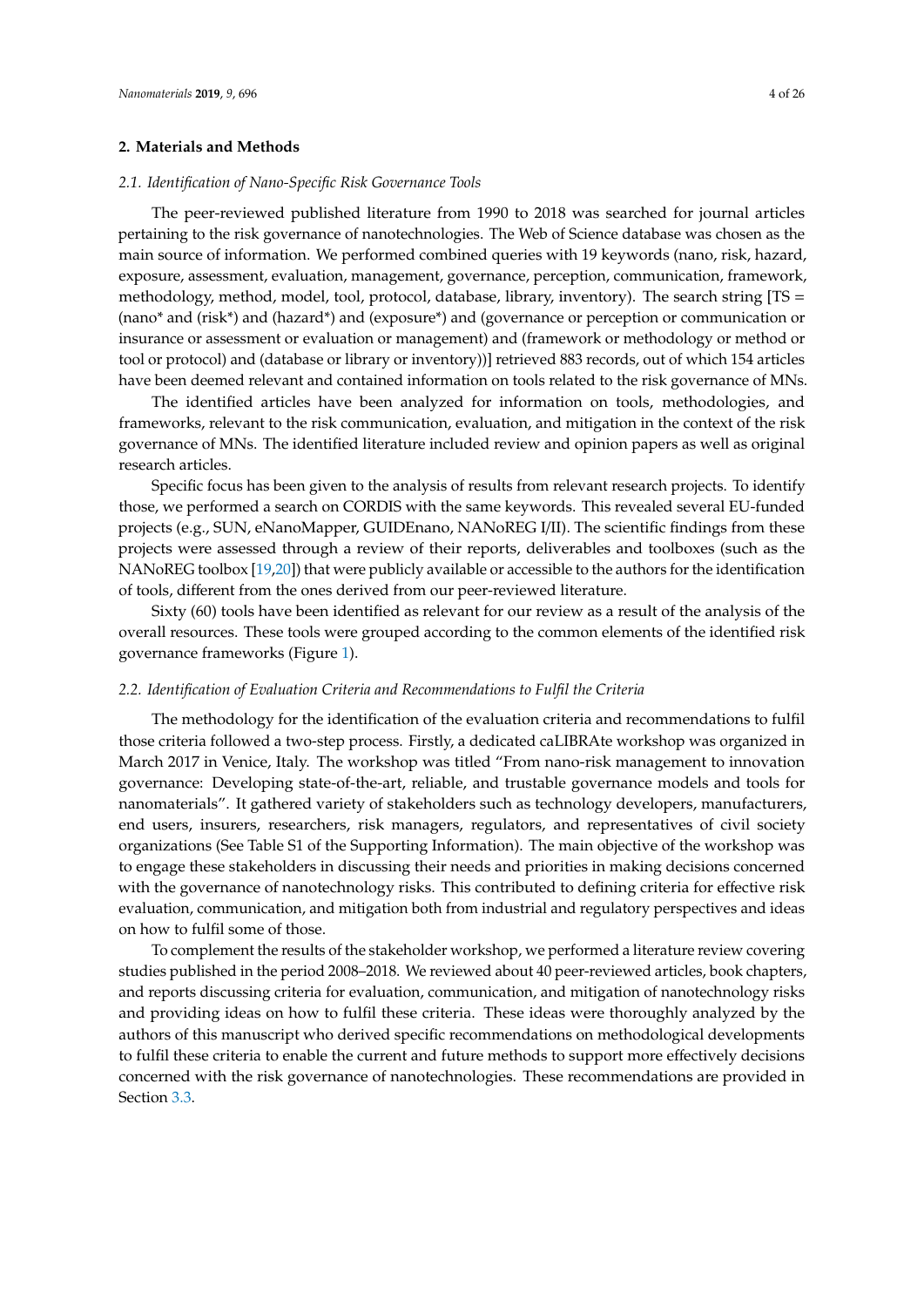#### **3. Results**

#### *3.1. Evaluation Criteria*

The methodology described in Section [2.2](#page-3-0) resulted in a list of 37 criteria for effective risk evaluation, communication, and mitigation in the context of risk governance of nanotechnologies. These criteria differ considerably in the target and purpose of their use. They include practical communication aspects [\[21](#page-21-18)[–23\]](#page-21-19), evaluate public participation methods [\[24\]](#page-22-0), apply to risk acceptability and accountability [\[15](#page-21-13)[,22](#page-21-20)[,24–](#page-22-0)[26\]](#page-22-1) or health or environmental risk related aspects [\[15](#page-21-13)[,16](#page-21-21)[,27\]](#page-22-2). The 37 identified criteria are not applicable or suitable for assessing all the tools equally, since those tools have been developed for different purposes and in response to different stakeholder needs [\[16\]](#page-21-21).

Nine (9) criteria have been selected as the most relevant for our analysis and are the highest priority criteria to implement in developing decision-support tools for risk governance. They are presented in Table [1.](#page-5-0) The evaluation of tools was performed based on those nine (9) criteria, which consider methodological characteristics, such as "uncertainty analysis", "structured decision-making", "fair and knowledgeable communication process", while other address the applicability of the approaches: e.g., "easy to use/understand, user-friendliness", "quantitative information", "documented applications/trustworthiness", "transparency of application/process", "comprehension" and "influence on final policy". The selection of each criterion is justified in Table S2 of the Supporting Information while the relevance of the criteria for risk evaluation, mitigation, and communication for each of the different RG stages is presented in Table S3 of the Supporting Information.

#### *3.2. Tools for Risk Governance of MNs*

Sixty (60) tools for the risk governance of MNs were identified from the published literature and the research projects and they are grouped into 5 clusters, based on the main components of the risk governance process (Figure [1\)](#page-2-0). The evaluation of each tool against the criteria listed in Table [1](#page-5-0) is presented in Tables [2–](#page-8-0)[4.](#page-15-0) Some tools belong to more than one group as they have dual or even multiple purposes. Each of the identified tools is described in the Supporting Information (Tables S5 to S9), while the following sections provide a critical review of the tools against the evaluation criteria.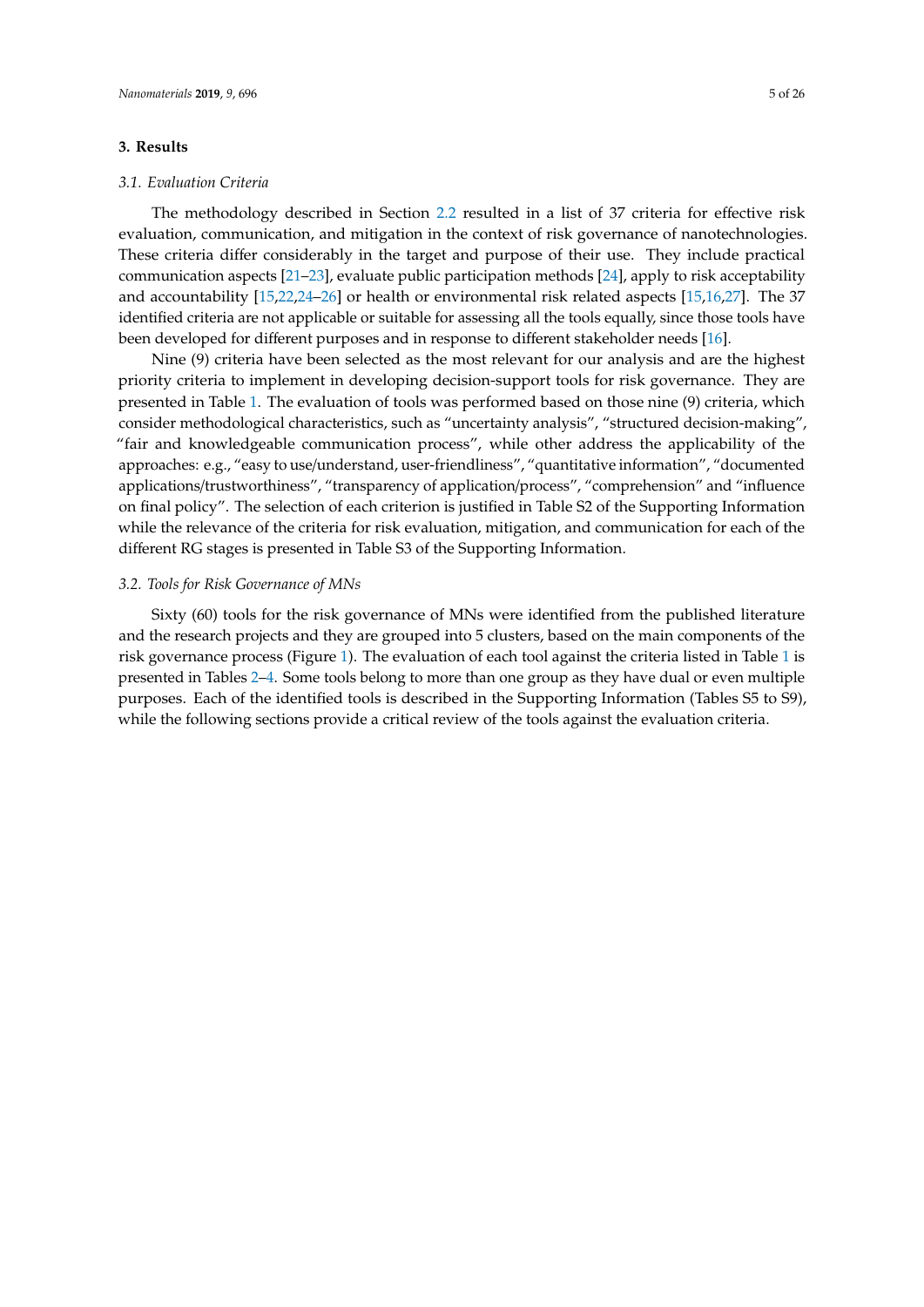<span id="page-5-0"></span>

| Criterion                                        | Description/Justification                                                                                                                                                                                                                                                                                                                                                                                                                                                | <b>Selected References</b> |
|--------------------------------------------------|--------------------------------------------------------------------------------------------------------------------------------------------------------------------------------------------------------------------------------------------------------------------------------------------------------------------------------------------------------------------------------------------------------------------------------------------------------------------------|----------------------------|
| C1: Uncertainty analysis                         | Clearly communicating the uncertainty and variability in modeling results through sound uncertainty analysis greatly helps decision-making.<br>It could be otherwise easily misled by overconfident communication of uncertain risk governance results. If uncertainties are large and deeply<br>embedded, more communication will be needed.                                                                                                                            | [7, 15, 22, 28, 29]        |
| C2: Structured decision-making                   | The participation exercise should use/provide appropriate mechanisms for structuring and displaying the decision-making process.                                                                                                                                                                                                                                                                                                                                         | [24]                       |
| C3: Fair and knowledgeable communication process | Accordingly, the scope of risk communication should be broadened to internalize conflicting issues of concern and decision-makers should deepen<br>their analysis to address the embedding of risk issues in value and lifestyle structures.                                                                                                                                                                                                                             | $[23]$                     |
| C4: Easy to use/understand, user-friendliness    | Tools that are easy to use and provide outputs that are easy to assess and do not require specific expertise for their application. Information should be<br>provided clearly to avoid arising misinterpretation. User-friendly tools are particularly relevant for Small and Medium Enterprises (SME) as those<br>companies often do not have staff with experience or specific training suited to apply sophisticated protocols or models and understand the outcomes. | 7, 15, 26                  |
| C5: Quantitative information                     | Quantitative tools estimate numerical values for consequences and their probabilities, in specific units defined when developing the context.<br>However, this requires quantitative input information to function and they cannot be easily applied in data-poor situations, which reduces their<br>overall applicability and thus the available risk information that could be communicated to stakeholders.                                                           | [7, 15, 16, 26, 30]        |
| C6: Documented applications-Trustworthiness      | Documented applications are the best way to test a tool, confirm its functionality, and understand its strengths and limitations. Trustworthiness of<br>input or output sources is important.                                                                                                                                                                                                                                                                            | [7, 15, 16, 30]            |
| C7: Transparency of application---process        | To make it easy for stakeholders to quickly comprehend how specific data points and decision criteria influence decision-making. The process should<br>be transparent so that the stakeholders can see what is going on and how decisions are being made.                                                                                                                                                                                                                | [7, 22, 24, 26]            |
| C8: Comprehension                                | Does the audience understand the content of the communication? Often a neglected aspect in the process of communicating the results of risk<br>governance processes, making it hard for stakeholders to exploit the valuable information that is available from the application of the tools.                                                                                                                                                                            | [21]                       |
| C9: Influence on final policy                    | The output of the procedure should have a genuine impact on policy.                                                                                                                                                                                                                                                                                                                                                                                                      | [24]                       |

# **Table 1.** Selected relevant criteria for the evaluation of risk governance tools.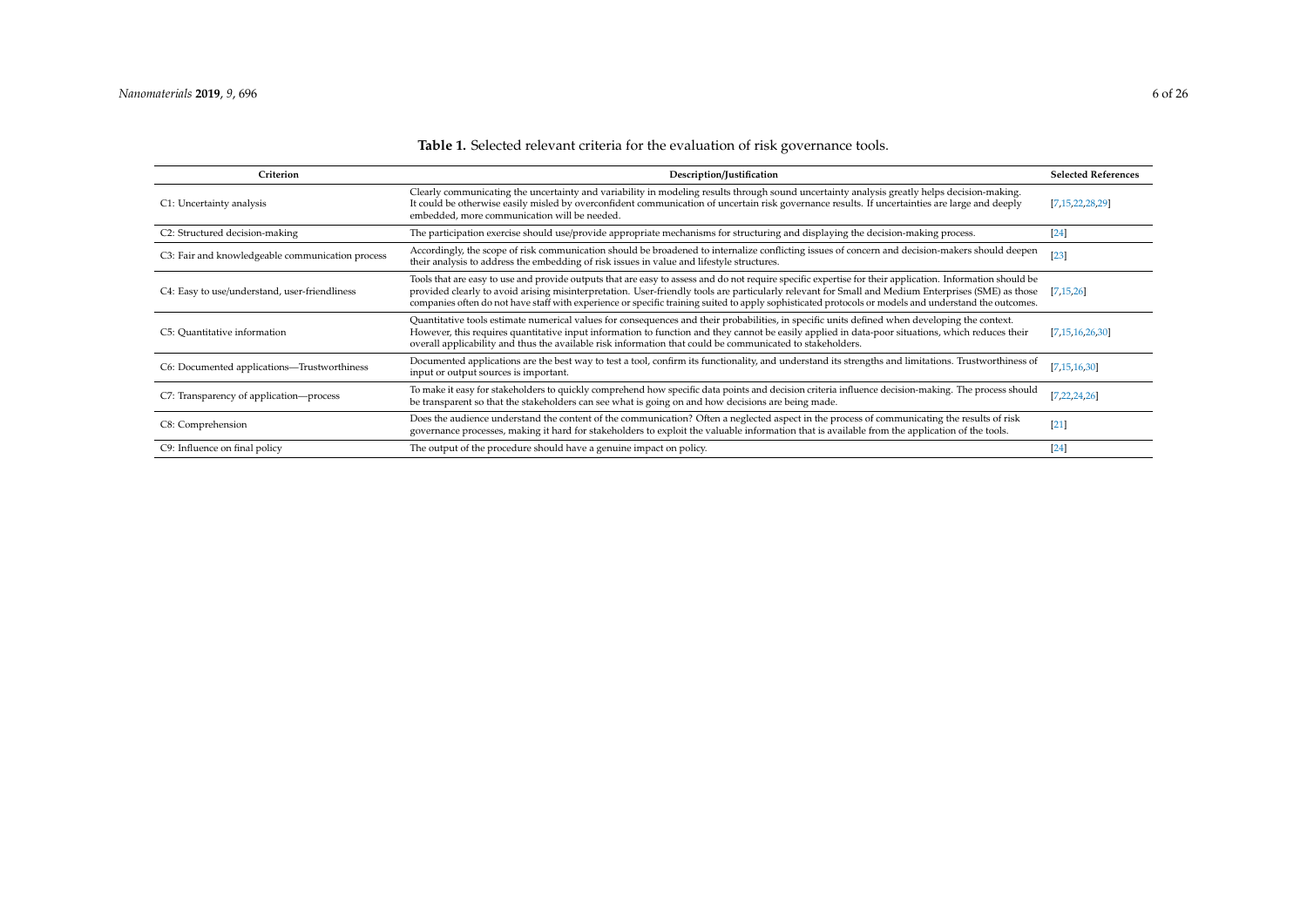#### 3.2.1. Risk Pre-Assessment: Early Warning and Screening

Horizon scanning (HS), screening and control-banding are the most common types of tools that fall in the "risk pre-assessment" domain. Twenty-five (25) tools were identified and placed in this category and can be seen in Table [2.](#page-8-0) Brouwer [\[31\]](#page-22-8), Hristozov et al. [\[7\]](#page-21-5) and Liguori et al. [\[32\]](#page-22-9) comprehensively reviewed the major control-banding and screening tools, whereas Jovanovic et al. [\[33\]](#page-22-10) reviewed the HS tools. Therefore, we only complement their work by focusing on the risk communication characteristics of the tools and their analysis based on the evaluation criteria.

HS is often used for the identification of emerging issues (or opportunities), such as innovations, associated impacts, risks, and benefits, by scanning the emerging literature (e.g., scientific, peer-reviewed, or otherwise) and then synthesizing this through knowledge management approaches [\[34\]](#page-22-11). HS tools generally aim at analyzing automatically existing information from various sources, for the identification of emerging risks, based on various methodologies and data mining techniques. These tools are generally easy to use, they do not incorporate quantitative methodologies or uncertainty analysis techniques but nevertheless can serve as effective means of communication of nanotechnology risks through the transparency of their application and the easy comprehension.

The main HS tools for nanomaterials are the iNTeg-Risk Radar [\[13\]](#page-21-11) and the Nano-Risk Radar (under development). The first is a tool that identifies and monitor risks, based on environmental, socio-political, economic, regulatory, and technological factors. The latter is an extension of the iNTeg-Risk Radar specifically developed for nanotechnologies within the caLIBRAte project. It is supposed to provide an automatic identification of new nano-specific risks based on internet-based sources and considers cognitive factors in communicating risks in a transparent way to avoid wrong or biased perception of these risks. Tools developed within the project IKnow [\[35\]](#page-22-12) and the FORCE Intelligent Decision-Support System (IDSS) research project [\[36\]](#page-22-13) use HS and risk analysis techniques for the anticipation of potential disruptive events and risks from future social and technological trends, respectively. They are non-quantitative tools, useful mainly for information sharing and policy making that could possibly be used for the HS of emerging nanotechnologies. Other horizon scanning tools with similar functionalities in government and industry contexts include the UK Government Horizon Scanning Centre [\[37\]](#page-22-14) and the "Futurescaper's HS platform" [\[38\]](#page-22-15), the Singapore Government Risk Assessment and Horizon Scanning (RAHS) system [\[37,](#page-22-14)[39\]](#page-22-16), the Cranfield University Horizon Scanning tool [\[40\]](#page-22-17), the "Swiss Re" SONAR [\[41\]](#page-22-18) and the annual Allianz's Risk Barometer [\[42\]](#page-22-19), which can be used to identify and understand the emerging risks and assist a better preparation for emerging threats, such as MNs in the environment.

Smita et al. [\[43\]](#page-22-20) developed and applied the "causal diagram assessment" method for nanoparticles, to handle the complex interactions of MNs with environmental processes. It is a non-quantitative methodology that uses available scientific information to describe the interactions, but it also requires extensive knowledge to be applied and interpreted.

Ranking, prioritization and screening tools are (semi-)quantitative tools that use various methodologies and algorithms for analyzing the environmental, human health and occupational hazards or risks of MNs and provide metrics for allowing the ranking of scenarios or risks directly. Their ease of use level varies, as they often require extended expertise for their use, while their results are usually easily understood and communicated.

Hristozov et al. [\[29,](#page-22-21)[44,](#page-22-22)[45\]](#page-22-23) suggest three of the first MCDA-based tools, which incorporate quantitative techniques and uncertainty analysis for prioritizing occupational risks ofMNs, occupational exposure scenarios, and human hazard screening of MNs. The tools require specific/advanced expertise, while they use sound decision-making as well as transparent and well documented processes. Similarly, Tervonen et al. [\[46\]](#page-22-24) have developed a complex semi-quantitative tool for health and environmental risk classification of MNs based on the "Stochastic multicriteria acceptability analysis (SMAA-TRI)" method. The tool handles uncertainty and provides easily interpreted results. On the other hand, the "Tool for ENM-Application Pair Risk Ranking (TEARR)" [\[47\]](#page-23-0) is both a quantitative and qualitative tool that is easy to use but does not provide uncertainty analysis.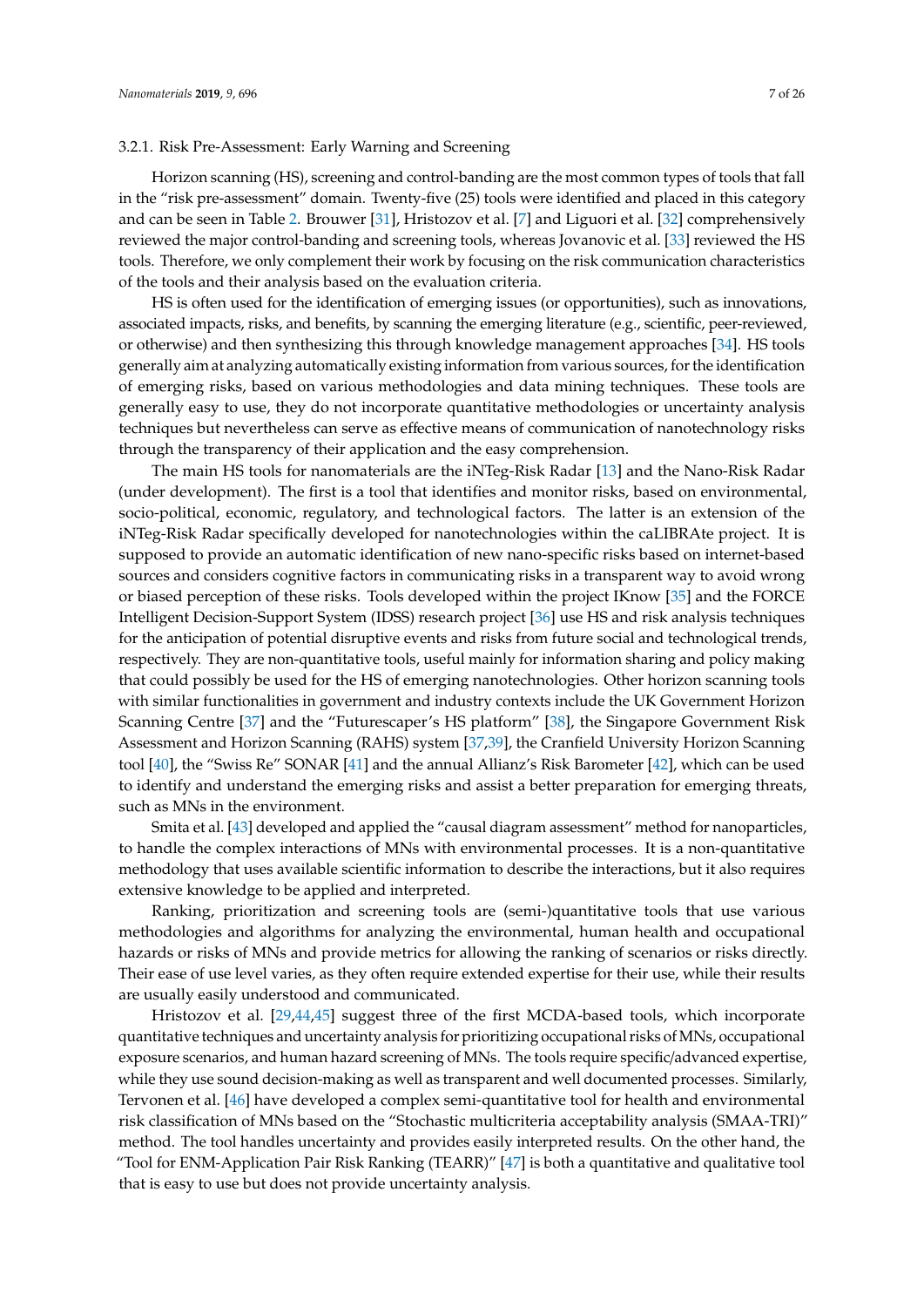Screening Tree Tool [\[48–](#page-23-1)[50\]](#page-23-2), NRST (Nanomaterial Risk-Screening Tool) [\[51\]](#page-23-3) and NanoRiskCat [\[52,](#page-23-4)[53\]](#page-23-5) are general screening tools that combine hazard and exposure information, with nanomaterial physicochemical properties for ranking MNs and their posing threats as well as aiding risk managers to

structured decision-making and effective risk communication. The Nano Guidance for Risk Informed Deployment (NanoGRID) framework developed by the U.S. Army Engineer Research & Development Center (ERDC) [\[54\]](#page-23-6) is a risk-screening tool in which materials are examined for potential risk in a step-wise manner and with increasing rigor, and limited resources are only allocated to the materials that warrant further scrutiny based on sound scientific reasoning. To perform that, NanoGRID applies a tiered approach to nanomaterial risk (pre-)assessment, which allows identifying when a new technology requires additional risk testing or when it can be addressed within traditional regulatory and safety frameworks. It is a semi-quantitative tool, easy to use but does not offer uncertainty analysis options. It satisfies most criteria as it is well documented, offers a transparent process, it is easy to comprehend, offers structured decision-making, and a fair communication process. Its application could possibly be used to influence policy levels.

take decisions under uncertainty. The tools are validated through documented applications, allowing

Control-Banding (CB) tools represent alternative approaches for risk management based on combined computational hazard and exposure rankings and can be used for the control of the workplace exposure, through the proposal of a range of control measures [\[32\]](#page-22-9). The main control-banding tools are CB nanotool [\[55](#page-23-7)[–57\]](#page-23-8), ANSES CB nanotool [\[58,](#page-23-9)[59\]](#page-23-10), NanoSafer CB tool [\[60\]](#page-23-11), Stoffenmanager Nano [\[61\]](#page-23-12) and "Precautionary Matrix for Synthetic Nanomaterials" [\[62\]](#page-23-13), which are not directly comparable since they have different application domains and are based on different concepts and output formats. All the tools are relatively easy to use and convey efficiently the risk communication messages to the user/stakeholder, with the use of metrics, bands, and general recommendations for actions.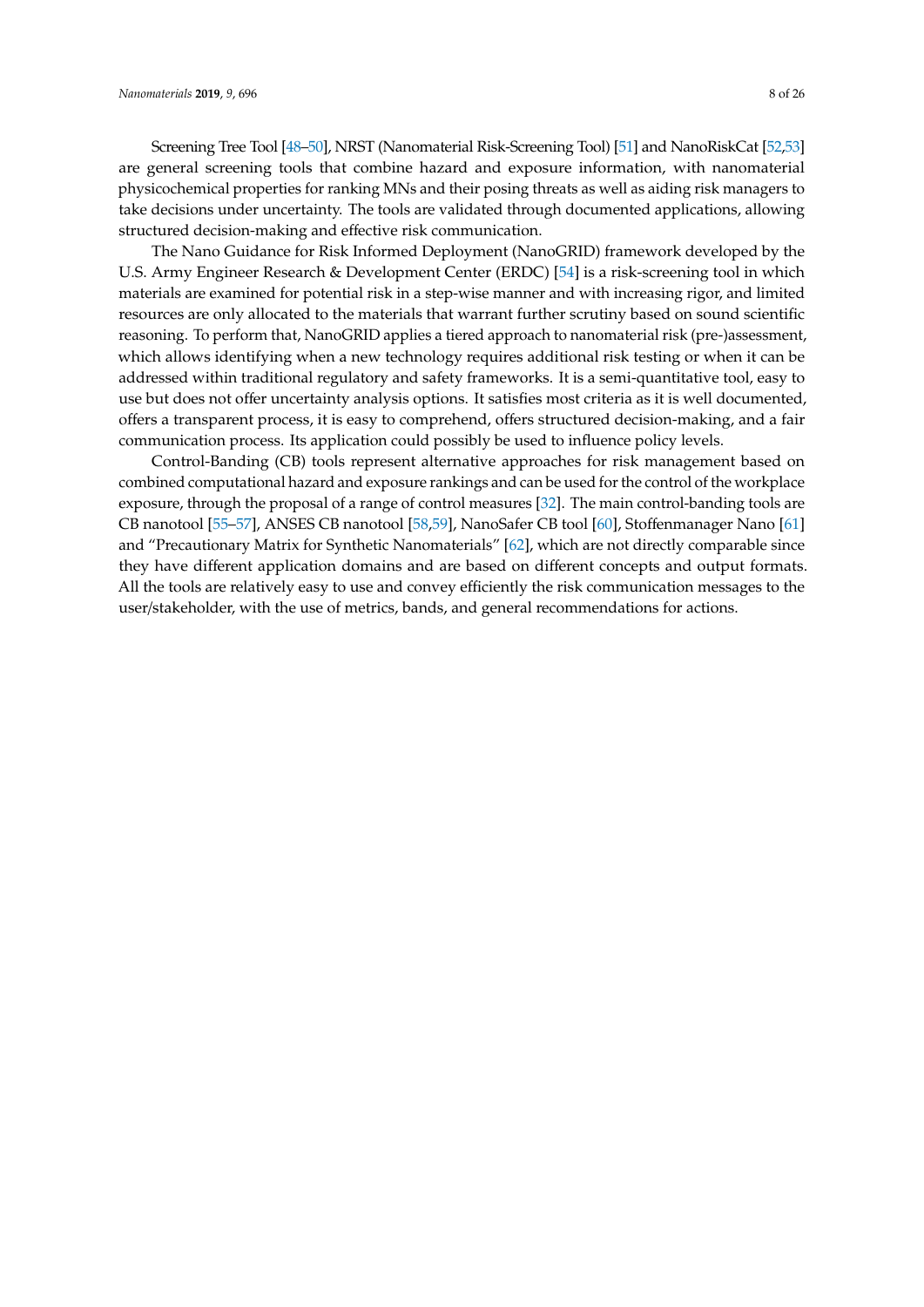Table 2. Evaluation of the Risk pre-assessment tools, according to 9 relevant criteria. + Criterion fulfilled; − Criterion not fulfilled; ± Criterion not fully fulfilled; NA Criterion not applicable/available.

<span id="page-8-0"></span>

|                                                                                   |                                                        |                             |                          |                                            | Criteria                                      |                   |                                     |                                  |                                                       |
|-----------------------------------------------------------------------------------|--------------------------------------------------------|-----------------------------|--------------------------|--------------------------------------------|-----------------------------------------------|-------------------|-------------------------------------|----------------------------------|-------------------------------------------------------|
| Tool                                                                              | Easy to<br>Use/Understand,<br><b>User-Friendliness</b> | Quantitative<br>Information | Uncertainty<br>Analysis  | Documented<br>Applications/Trustworthiness | Transparency of<br><b>Application/Process</b> | Comprehension     | Influence on<br><b>Final Policy</b> | Structured<br>Decision-Making    | Fair and<br>Knowledgeable<br>Communication<br>Process |
| iNTeg-Risk Radar                                                                  | $+$                                                    | $\equiv$                    | $\overline{\phantom{m}}$ | $\pm$                                      | $+$                                           | $+$               | $\overline{\phantom{a}}$            | <b>NA</b>                        | $\boldsymbol{+}$                                      |
| Nano-Risk Radar                                                                   | $+$                                                    | $\overline{\phantom{m}}$    | $\overline{\phantom{m}}$ | $\qquad \qquad =$                          | $+$                                           | $\pm$             | $\pm$                               | $+$                              | $\pm$                                                 |
| <b>IKnow</b>                                                                      | $+$                                                    | $\equiv$                    | $\overline{\phantom{m}}$ | $\overline{\phantom{m}}$                   | $+$                                           | $+$               | $\pm$                               | $+$                              | $+$                                                   |
| <b>FORCE IDSS</b>                                                                 | $+$                                                    | $\equiv$                    | $\overline{\phantom{m}}$ | $\overline{\phantom{0}}$                   | $+$                                           | $\pm$             | $\overline{\phantom{m}}$            | $+$                              | $+$                                                   |
| <b>UK Gov Horizon Scanning</b><br>Centre                                          | $+$                                                    |                             | $\overline{\phantom{a}}$ | $\overline{\phantom{0}}$                   | $+$                                           | $+$               | $\sim$                              | $+$                              | $+$                                                   |
| Futurescaper's HS platform                                                        | $+$                                                    | $\overline{\phantom{m}}$    | $\equiv$                 | $\equiv$                                   | $+$                                           | $\pm$             | $\sim$                              | $+$                              | $+$                                                   |
| <b>RAHS</b>                                                                       | $+$                                                    | $\equiv$                    | $\overline{\phantom{a}}$ | $\overline{\phantom{0}}$                   | $+$                                           | $\qquad \qquad +$ | $\sim$                              | $+$                              | $+$                                                   |
| Cranfield U Horizon Scanning                                                      | $+$                                                    | $\overline{\phantom{m}}$    | $\overline{\phantom{m}}$ | $\overline{\phantom{m}}$                   | $+$                                           | $+$               | $\overline{\phantom{a}}$            | $+$                              | $+$                                                   |
| <b>Swiss Re SONAR</b>                                                             | $+$                                                    | $\overline{\phantom{0}}$    | $\overline{\phantom{a}}$ | $\qquad \qquad -$                          | $+$                                           | $+$               | $\overline{\phantom{a}}$            | $\begin{array}{c} + \end{array}$ | $+$                                                   |
| Allianz Risk Barometer                                                            | $+$                                                    | $\overline{\phantom{a}}$    | $\overline{\phantom{a}}$ | $\overline{\phantom{a}}$                   | $+$                                           | $\pm$             | $\sim$                              | $\pm$                            | $+$                                                   |
| Causal diagram assessment                                                         | $+$                                                    | $\qquad \qquad -$           | $\overline{\phantom{m}}$ | $\, +$                                     | $+$                                           | $\pm$             | $\hspace{0.1in} - \hspace{0.1in}$   | $+$                              | $+$                                                   |
| MCDA procedure for<br>prioritization of Occupational<br>Risks from NMs            | $\overline{\phantom{a}}$                               | $\ddot{}$                   | $\overline{+}$           | $+$                                        | $+$                                           | $+$               | $\overline{\phantom{a}}$            | $+$                              | $+$                                                   |
| MCDA procedure for<br>prioritization of occupational<br>exposure scenarios of NMs |                                                        | $+$                         | $+$                      | $+$                                        | $+$                                           | $+$               | $\sim$                              | $+$                              | $+$                                                   |
| MCDA procedure for hazard<br>screening of ENMs                                    | $\sim$                                                 | $+$                         | $+$                      | $+$                                        | $+$                                           | $+$               | $\overline{\phantom{a}}$            | $+$                              | $+$                                                   |
| Stochastic multicriteria<br>acceptability analysis<br>(SMAA-TRI)                  |                                                        | $+$                         | $\overline{+}$           | $+ -$                                      | $+$                                           | $+$               |                                     | $+$                              | $+$                                                   |
| Tool for ENM-Application Pair<br><b>Risk Ranking (TEARR)</b>                      | $+$                                                    | $\pm$                       | $\overline{\phantom{a}}$ | $\overline{\phantom{0}}$                   | $+$                                           | $+$               | $\overline{\phantom{a}}$            | $+$                              | $+$                                                   |
| <b>Screening Tree Tool</b>                                                        | $+$                                                    | $\qquad \qquad -$           | $\overline{\phantom{a}}$ | $+$                                        | $+$                                           | $\, +$            | $\overline{\phantom{a}}$            | $+$                              | $+$                                                   |
| NRST (Nanomaterial<br>Risk-Screening Tool)                                        | $+$                                                    | $\ddot{}$                   | $\overline{\phantom{a}}$ | $+$                                        | $+$                                           | $+$               | $\sim$                              | $+$                              | $+$                                                   |
| NanoRiskCat                                                                       | $+$                                                    | $\equiv$                    | $\equiv$                 | $+$                                        | $+$                                           | $+$               | $\pm$                               | $+$                              | $+$                                                   |
| NanoGRID                                                                          | $+$                                                    | $\pm$                       | $\overline{\phantom{m}}$ | $+$                                        | $+$                                           | $\pm$             | $\pm$                               | $+$                              | $\pm$                                                 |
| <b>CB</b> NanoTool                                                                | $\pm$                                                  | $\qquad \qquad -$           | $\qquad \qquad -$        | $\qquad \qquad -$                          | $+$                                           | $+$               | $\pm$                               | $+$                              | $+$                                                   |
| ANSES CB nanotool                                                                 | $\pm$                                                  | $\pm$                       | $\overline{\phantom{a}}$ | $\pm$                                      | $+$                                           | $\pm$             | $\pm$                               | $+$                              | $\pm$                                                 |
| NanoSafer CB Tool                                                                 | $+$                                                    | $+$                         | $\overline{\phantom{m}}$ | $\, +$                                     | $+$                                           | $+$               | $\pm$                               | $+$                              | $+$                                                   |
| Stoffenmanager Nano                                                               | $\pm$                                                  | $\overline{\phantom{m}}$    | $\overline{\phantom{a}}$ | $+$                                        | $+$                                           | $+$               | $\pm$                               | $+$                              | $+$                                                   |
| <b>Precautionary Matrix</b>                                                       | $+$                                                    |                             | $\pm$                    |                                            | $\pm$                                         | $\pm$             | $\pm$                               | $+$                              | $+$                                                   |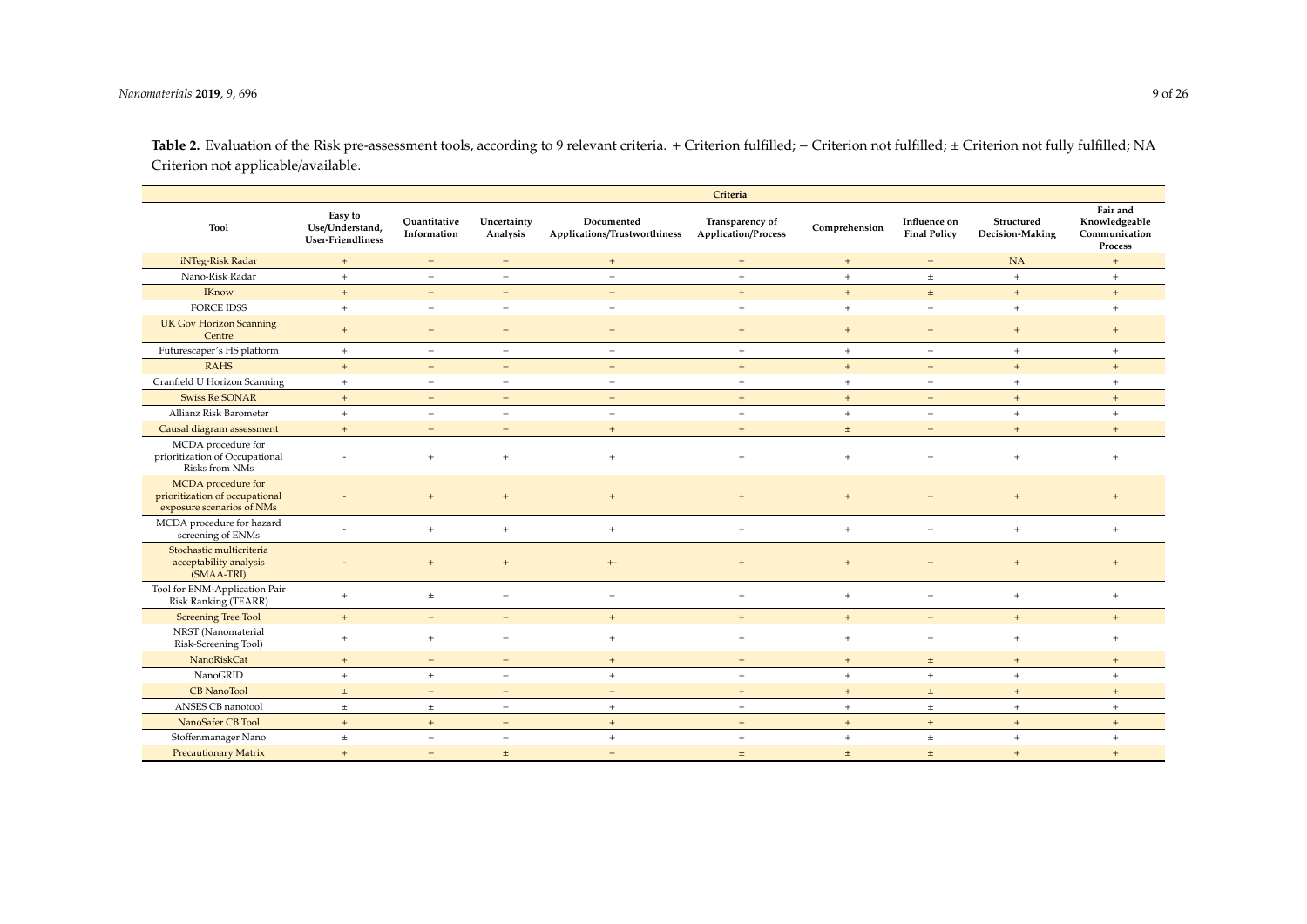#### <span id="page-9-0"></span>3.2.2. Risk and Concern/Safety Assessment

Our review identified thirty-six (36) tools in this "Risk and concern/safety assessment" category (Table [3\)](#page-12-0). Hristozov et al. [\[7\]](#page-21-5), Sørensen et al. [\[63\]](#page-23-14) and Oosterwijk et al. [\[64\]](#page-23-15) comprehensively reviewed most of such tools for MNs. Therefore, we mainly complement their work by focusing on the risk communication aspects. Sustainable Nanotechnology Decision-Support System (SUNDS) [\[8,](#page-21-6)[65\]](#page-23-16), GUIDEnano [\[66\]](#page-23-17), NanoSafer [\[60\]](#page-23-11), Stoffenmanager Nano [\[61\]](#page-23-12) and LICARA nanoSCAN [\[67\]](#page-24-0) are some of the most well-known tools for the assessment of nanomaterials concerns and risks.

SUNDS [\[8,](#page-21-6)[65\]](#page-23-16) offers a broad set of regulatory risk assessment functionalities, consistent with the REACH requirements, and specifically tailored to MNs. The Decision-Support System (DSS) fulfils our criteria as its design aimed at responding to the needs of various stakeholders not only for risk/safety assessment but also for complete risk governance of MNs. In this context, the tool is quantitative, transparent, takes into consideration uncertainty, is relatively simple to use, is trustworthy, and tested in several industrial case studies. The DSS provides various ways to present the results of the incorporated models, making it easy to comprehend, and is based on a sound decision-making framework. The tool can be considered ideal for risk communication due to its ability to always communicate the magnitude and sources of uncertainty in the risk assessment results in probabilistic terms and by means of easy-to-comprehend charts and figures.

Similarly, GUIDEnano [\[66\]](#page-23-17) is a tool which has been built with the aim to guide product developers into the design and application of the most appropriate risk assessment and mitigation strategies for a specific nano-enabled product. It is a quantitative tool, easy to use, provides uncertainty analysis options, in a transparent and easy-to-comprehend way. At the moment it is lacking documented applications and offers limited influence on final policy.

NanoSafer [\[60\]](#page-23-11) is a combined CB and risk assessment tool that enables assessment of the risk level and recommended exposure control associated with production/use of MNs. As an available online tool, it is easy to use, though it requires a significant amount of input data to be used in comparison with other similar tools and does not incorporate uncertainty analysis options. It is quantitative, easy to understand, has documented applications, follows structured decision-making, and supports efficiently policy making and risk communication. Similarly, Stoffenmanager Nano [\[61\]](#page-23-12) allows the control-banding and risk assessment of MNs through the ranking of potential risks and the proposal of effective risk management measures. Major differences lie on the facts that it is qualitative, does not incorporate uncertainty analysis and the current availability of data may limit its current risk management use. It has similar characteristics with NanoSafer regarding its influence on risk communication.

LICARA nanoSCAN [\[67\]](#page-24-0) is a very user-friendly and easy-to-comprehend screening-level decision-support tool with relatively low data requirements. It provides a semi-quantitative evaluation of the benefits and risks of MN in products from lifecycle perspective, in a transparent and easy-to-comprehend way while it follows structured decision-making and a fair communication process. It does not offer uncertainty analysis options and may have low influence on final policy.

The Species Sensitivity Distribution (SSD) for nanomaterials [\[68,](#page-24-1)[69\]](#page-24-2) is a quantitative model for ecological risk evaluation, tailored for nanomaterials. The model is easy to use and documented through case studies. It provides structured information through the use and application of established methodologies, while the results are easily comprehensible and useful for communicating the environmental risks posed by the use of MNs.

REACHnano ToolKit (http://[tools.lifereachnano.eu](http://tools.lifereachnano.eu/)/) is an easy to use, web-based tool, supporting the risk assessment of MNs which offers an inventory of MNs properties and two risk assessment tools for occupational and environmental exposure. It is quantitative and handles instances of uncertainty, while it is transparent, easy to comprehend, and transparent. The following three tools focus on providing access to data inventories or guidance documents therefore our evaluation criteria are not applicable in most instances. The NANEX Exposure Scenario Data Library [\[28,](#page-22-25)[41\]](#page-22-18) simply contains exposure scenarios of MNs, gathered as part of the NANEX research project. AMBIT2 tool [\[70\]](#page-24-3) is a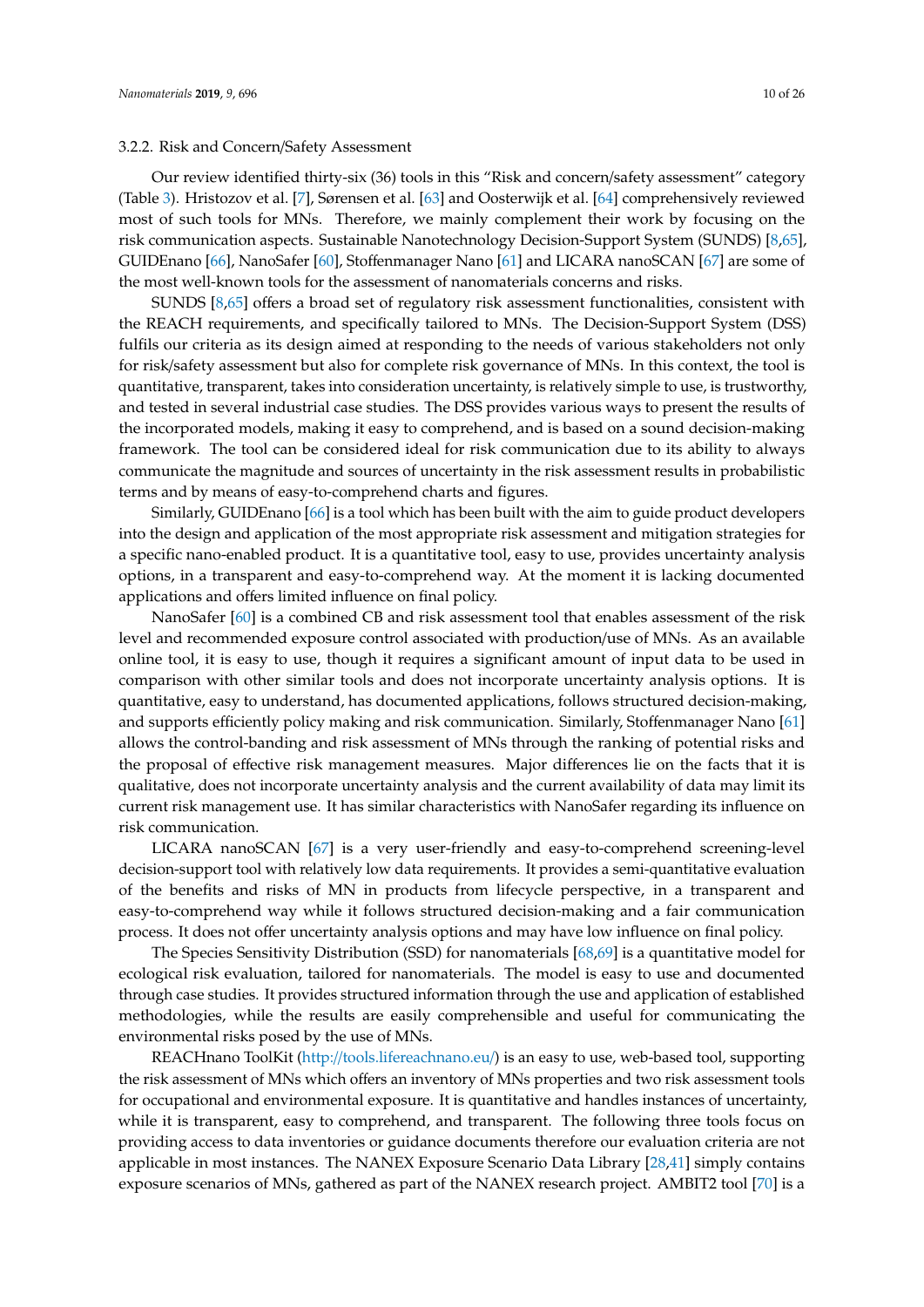quantitative tool that includes a database for nanomaterial properties alongside with advanced data analytics, query and data management modules, and prediction tools. Nano to go! [\[71\]](#page-24-4) is a Guidance Document that has been prepared within the NanoValid research project and contains information and documents to comprehensively support risk assessment and risk management for the safe handling of MNs. It aims at disseminating and communicating relevant information to researchers and safety experts in a simple and easily comprehensible way.

In the past few years, several models have been developed to assess release and environmental concentrations of MNs, as well as human and environmental exposure and assist the risk assessment of MNs in nano-enabled products. SimpleBox4Nano (SB4N) [\[72\]](#page-24-5), MendNano [\[73\]](#page-24-6), NanoDUFLOW [\[74,](#page-24-7)[75\]](#page-24-8), GWAVA with water quality module [\[76,](#page-24-9)[77\]](#page-24-10) are environmental fate models for MNs, whereas RedNano [\[78\]](#page-24-11) is a simulation tool incorporating MendNano with lifecycle impact assessment. Material flow models for MNs include the Stochastic Materials Flow Model [\[79,](#page-24-12)[80\]](#page-24-13), the Explorative particle flow analysis (PFA) [\[81](#page-24-14)[,82\]](#page-24-15), the dynamic probabilistic material flow analysis (DP-MFA) [\[83\]](#page-24-16), and the MFA model 1 [\[84\]](#page-24-17) and model 2 [\[85\]](#page-24-18). A physiologically based pharmacokinetic model (PBPK model) [\[86\]](#page-24-19) has been developed to model internal human exposure and the Multiple-Path Particle Dosimetry Model (MPPD v 2.11) [\[87,](#page-24-20)[88\]](#page-24-21) has been developed to model human particle dosimetry. ECETOC TRA v3.1 [\[89\]](#page-25-0), ConsExpo nano [\[90\]](#page-25-1), BAUA Sprayexpo 2.3 [\[91\]](#page-25-2), EGRET [\[92\]](#page-25-3) are used to model human and environmental exposure to MNs. They all require specific expertise to be run, they usually lack uncertainty analysis functionalities and show intermediate difficulty in their comprehension and understanding by non-experts. Due to their characteristics they are useful for researchers and scientists but provide small contribution to policy making and risk communication to stakeholders or the public.

The Standard Operation Procedure "SOP Tiered Approach for the assessment of exposure to airborne nano-objects in workplaces" [\[93\]](#page-25-4) covers the overall strategy of assessing exposure to airborne nano-objects in workplaces, following a tiered approach, in 3 hierarchical tiers. The SOP regulates the measurements of exposure in workplaces and influences policy making.

NanoNextNL DSS [\[94\]](#page-25-5) is a DSS under development with quality-controlled information to aid the risk assessors to prioritize MNs for a full risk assessment and to allow meta-analysis of the available information on (eco)toxicological and exposure data in relation to the measured physicochemical properties of the MNs tested. The tool was not available for review at the time the article was written.

The "Work health and safety assessment tool for handling engineered nanomaterials" [\[95\]](#page-25-6) aims at assisting stakeholders (organizations or regulators) in risk characterization and the identification of processes and general information related to nanomaterial production and business characteristics. The tool uses a questionnaire that does not require specific expertise to be filled in but is lacking computational characteristics, documented applications, and support for decision-making. FINE (Forecasting the Impacts of Nanomaterials in the Environment) [\[96,](#page-25-7)[97\]](#page-25-8) is a quantitative model that incorporates nano-specific risk characterization with the use of Bayesian networks and expert elicitation. It is easy to use, allows characterization of risk under uncertainty and has been validated through documented applications. Last, the NanoCommission assessment tool [\[98\]](#page-25-9) is a questionnaire (available only in German) using assessment criteria to provide classification of MNs or nano-enabled products into cases for concern or not. Since the tool is not available in English, it is likely inaccessible for most users.

In addition, five tools which are used for control-banding and screening provide also concern-assessment functionalities. Specifically, CB nanotool [\[55–](#page-23-7)[57\]](#page-23-8), ANSES CB nanotool [\[58,](#page-23-9)[59\]](#page-23-10), Swiss Precautionary Matrix [\[62\]](#page-23-13), NanoRiskCat [\[52,](#page-23-4)[53\]](#page-23-5) and NanoGRID [\[54\]](#page-23-6). NanoGRID tiers 2, 3, and 4 collect quantitative information about environmental releases of MNs, potential ecological exposures based on fate, transport and transformation in the environment, and toxicological impact.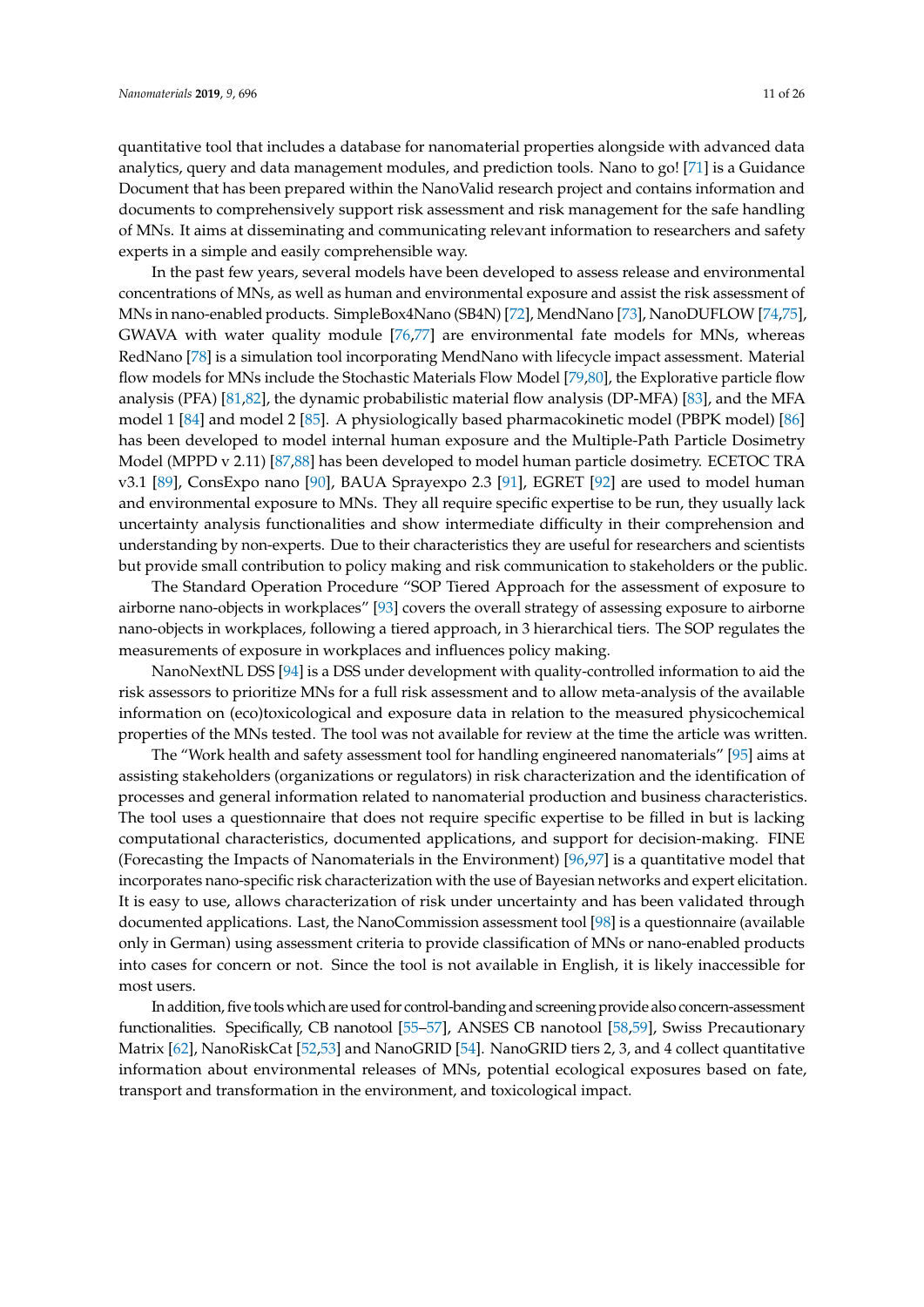|                                                             |                                                 |                             |                          |                                            | Criteria                                      |               |                                     |                               |                                                       |
|-------------------------------------------------------------|-------------------------------------------------|-----------------------------|--------------------------|--------------------------------------------|-----------------------------------------------|---------------|-------------------------------------|-------------------------------|-------------------------------------------------------|
| Tool                                                        | Easy to<br>use/Understand,<br>User-friendliness | Ouantitative<br>Information | Uncertainty<br>Analysis  | Documented<br>Applications/Trustworthiness | Transparency of<br><b>Application/Process</b> | Comprehension | Influence on<br><b>Final Policy</b> | Structured<br>Decision-Making | Fair and<br>Knowledgeable<br>Communication<br>Process |
| <b>SUNDS</b>                                                | $+$                                             | $+$                         | $+$                      | $+$                                        | $+$                                           | $^{+}$        | $\pm$                               | $+$                           | $+$                                                   |
| GUIDEnano                                                   | $+$                                             | $\pm$                       | $+$                      | $\overline{\phantom{a}}$                   | $+$                                           | $+$           | $\pm$                               | $+$                           | $+$                                                   |
| NanoSafer                                                   | $+$                                             | $+$                         | $\overline{\phantom{m}}$ | $+$                                        | $+$                                           | $^{+}$        | $\pm$                               | $+$                           | $+$                                                   |
| Stoffenmanager Nano                                         | $\pm$                                           | $\equiv$                    | $\overline{\phantom{m}}$ | $\pm$                                      | $+$                                           | $+$           | $\pm$                               | $+$                           | $+$                                                   |
| LICARA nanoscan                                             | $+$                                             | $\pm$                       | $\qquad \qquad -$        | $\qquad \qquad -$                          | $+$                                           | $+$           | $\equiv$                            | $+$                           | $+$                                                   |
| Species Sensitivity Distribution<br>(SSD) for nanomaterials | $+$                                             | $+$                         | $\overline{\phantom{m}}$ | $+$                                        | $+$                                           | $+$           | $\overline{\phantom{0}}$            | $\pm$                         | $+$                                                   |
| REACHnano ToolKit                                           | $+$                                             | $+$                         | $\pm$                    | $+$                                        | $+$                                           | $+$           | $\qquad \qquad -$                   | $\qquad \qquad -$             | $+$                                                   |
| <b>NANEX Exposure Scenario Data</b><br>Library              | $+$                                             | $\overline{\phantom{m}}$    | NA                       | NA                                         | NA                                            | $+$           | $\equiv$                            | NA                            | NA                                                    |
| AMBIT2 tool                                                 | $\pm$                                           | $+$                         | $\overline{\phantom{m}}$ | $\overline{\phantom{m}}$                   | NA                                            | $\pm$         | <b>NA</b>                           | <b>NA</b>                     | <b>NA</b>                                             |
| Nano to go!                                                 | $+$                                             | $\equiv$                    | NA                       | NA                                         | NA                                            | $+$           | $\pm$                               | NA                            | NA                                                    |
| SimpleBox4Nano (SB4N)                                       | $\equiv$                                        | $+$                         | $\equiv$                 | $\, +$                                     | $\boldsymbol{+}$                              | $\pm$         | $\overline{\phantom{m}}$            | $-$                           | $\boldsymbol{+}$                                      |
| MendNano                                                    | $\overline{\phantom{a}}$                        | $+$                         | $\overline{\phantom{a}}$ | $\pm$                                      | $+$                                           | $\pm$         | $\overline{\phantom{m}}$            | $\overline{\phantom{a}}$      | $+$                                                   |
| <b>NanoDUFLOW</b>                                           | $\overline{\phantom{0}}$                        | $+$                         | $\overline{\phantom{m}}$ | $+$                                        | $+$                                           | $\pm$         | $\overline{\phantom{m}}$            | $\overline{\phantom{m}}$      | $+$                                                   |
| GWAVA with water quality<br>module                          | $\equiv$                                        | $+$                         | $\overline{\phantom{a}}$ | $+$                                        | $+$                                           | $\pm$         | $\equiv$                            | ÷                             | $+$                                                   |
| RedNano                                                     | $\equiv$                                        | $+$                         | $\equiv$                 | $+$                                        | $+$                                           | $\pm$         | $\equiv$                            |                               | $+$                                                   |
| Stochastic Materials Flow Model                             | $\overline{\phantom{0}}$                        | $+$                         | $+$                      | $+$                                        | $+$                                           | $\pm$         | $\overline{a}$                      | $\overline{\phantom{m}}$      | $+$                                                   |
| <b>Explorative particle flow</b><br>analysis (PFA)          | $\pm$                                           | $\! + \!\!\!\!$             | $+$                      | $\, +$                                     | $+$                                           | $\pm$         | $\qquad \qquad -$                   |                               | $+$                                                   |
| Dynamic probabilistic material<br>flow model (DP-MFA)       | $\pm$                                           | $+$                         | $+$                      | $+$                                        | $+$                                           | $\pm$         | $\overline{\phantom{a}}$            | $\overline{\phantom{a}}$      | $+$                                                   |
| MFA model 1                                                 | $\pm$                                           | $+$                         | $\overline{\phantom{m}}$ | $+$                                        | $+$                                           | $\pm$         | $\overline{\phantom{m}}$            | $-$                           | $+$                                                   |
| MFA model 2                                                 | $\overline{\phantom{a}}$                        | $\pm$                       | $\pm$                    | $\pm$                                      | $+$                                           | $\pm$         | $\overline{\phantom{m}}$            | $\overline{\phantom{a}}$      | $+$                                                   |
| PBPK model                                                  | $-$                                             | $+$                         | $\equiv$                 | $+$                                        | $+$                                           | $\pm$         | $\overline{\phantom{m}}$            | $-$                           | $+$                                                   |
| Multiple-Path Particle Dosimetry<br>Model (MPPD v 2.11)     | $\overline{\phantom{0}}$                        | $+$                         | $\overline{\phantom{a}}$ | $+$                                        | $+$                                           | $\pm$         | $\overline{\phantom{0}}$            | $\sim$                        | $+$                                                   |
| <b>ECETOC TRA v3.1</b>                                      | $\qquad \qquad -$                               | $+$                         | $\qquad \qquad -$        | $+$                                        | $+$                                           | $\pm$         | $\qquad \qquad -$                   | $\overline{\phantom{m}}$      | $+$                                                   |
| ConsExpo nano                                               | $\equiv$                                        | $+$                         | $\overline{\phantom{m}}$ | $\pm$                                      | $+$                                           | $\pm$         | $\equiv$                            | $\sim$                        | $+$                                                   |
| <b>BAUA</b> Sprayexpo 2.3                                   | $\qquad \qquad -$                               | $\qquad \qquad +$           | $\qquad \qquad -$        | $\boldsymbol{+}$                           | $\qquad \qquad +$                             | $\pm$         | $\overline{\phantom{0}}$            | $\qquad \qquad -$             | $+$                                                   |
| EGRET2                                                      | $\overline{\phantom{0}}$                        | $+$                         | $\overline{\phantom{a}}$ | $+$                                        | $+$                                           | $\pm$         | $\overline{a}$                      | $\overline{\phantom{a}}$      | $+$                                                   |

Table 3. Evaluation of the Risk and concern/safety assessment tools, according to 9 relevant criteria. + Criterion fulfilled; − Criterion not fulfilled; ± Criterion not fully fulfilled; NA Criterion not applicable/available.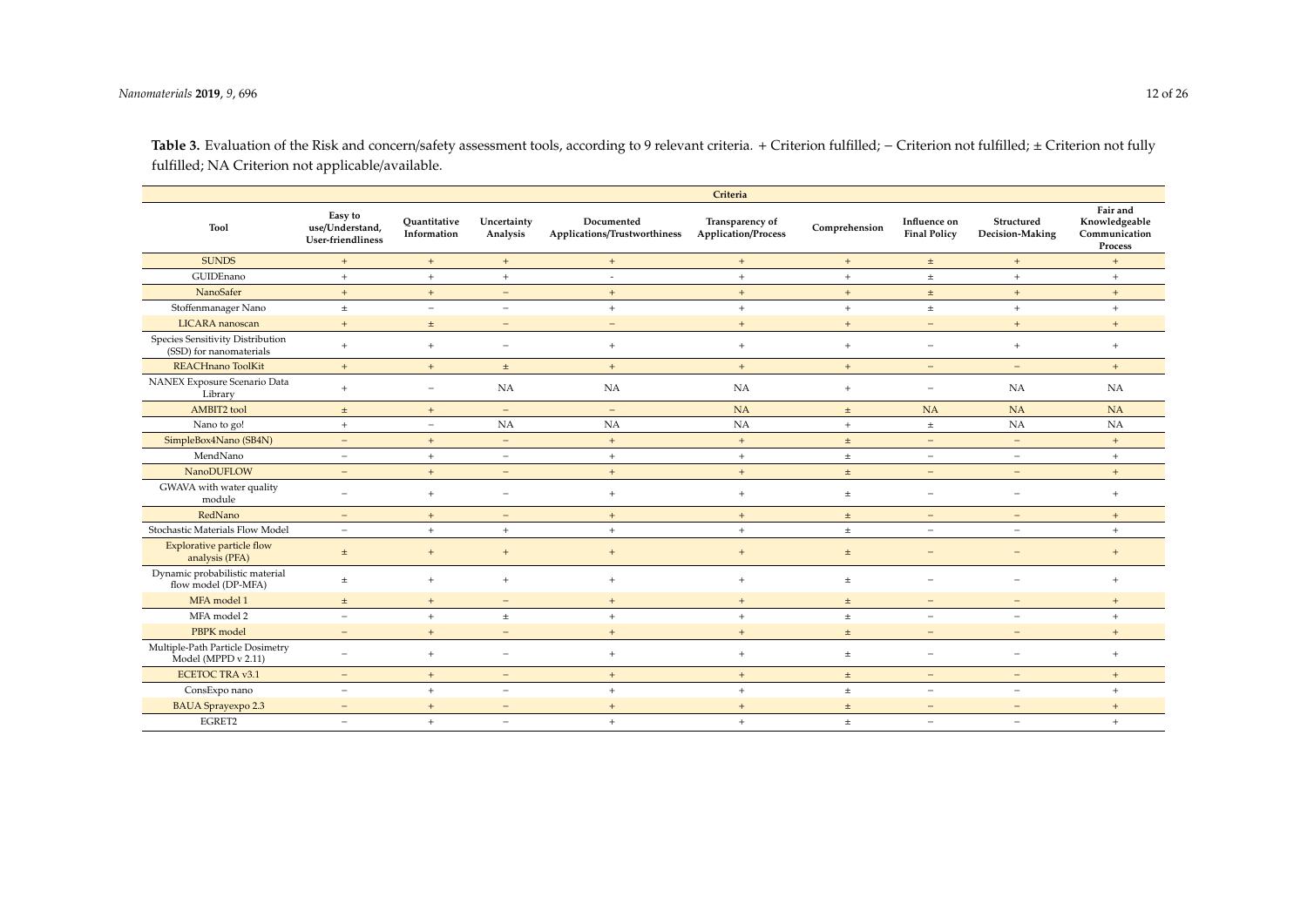# **Table 3.** *Cont.*

<span id="page-12-0"></span>

|                                                                                                    |                                                 |                             |                          |                                            | Criteria                                      |               |                                     |                               |                                                       |
|----------------------------------------------------------------------------------------------------|-------------------------------------------------|-----------------------------|--------------------------|--------------------------------------------|-----------------------------------------------|---------------|-------------------------------------|-------------------------------|-------------------------------------------------------|
| Tool                                                                                               | Easy to<br>use/Understand,<br>User-friendliness | Quantitative<br>Information | Uncertainty<br>Analysis  | Documented<br>Applications/Trustworthiness | Transparency of<br><b>Application/Process</b> | Comprehension | Influence on<br><b>Final Policy</b> | Structured<br>Decision-Making | Fair and<br>Knowledgeable<br>Communication<br>Process |
| SOP Tiered Approach for the<br>assessment of exposure to<br>airborne nano-objects in<br>workplaces | $\pm$                                           | $\overline{\phantom{a}}$    | $\overline{\phantom{0}}$ | $\qquad \qquad =$                          | $+$                                           | $\pm$         | $+$                                 | $+$                           | $+$                                                   |
| NanoNextNL DSS (under<br>development)                                                              | NA                                              | <b>NA</b>                   | <b>NA</b>                | NA                                         | NA                                            | <b>NA</b>     | NA                                  | NA                            | <b>NA</b>                                             |
| Work health and safety<br>assessment tool for handling<br>engineered nanomaterials                 | $+$                                             | $+$                         | $\overline{\phantom{0}}$ | $\qquad \qquad \longleftarrow$             | $+$                                           | $+$           |                                     |                               | $+$                                                   |
| FINE (Forecasting the Impacts of<br>Nanomaterials in the<br>Environment)                           | $\overline{\phantom{a}}$                        | $+$                         | $\pm$                    | $\qquad \qquad =$                          | $+$                                           | $+$           | $\sim$                              | $+$                           | $+$                                                   |
| NanoCommission assessment<br>tool                                                                  | $\equiv$                                        | $\overline{\phantom{a}}$    | $\overline{\phantom{a}}$ | $+$                                        | $\overline{+}$                                |               | $\overline{\phantom{0}}$            | $+$                           | $+$                                                   |
| CB NanoTool                                                                                        | $\ddot{}$                                       | $\overline{\phantom{m}}$    | $\overline{\phantom{a}}$ | $\overline{\phantom{a}}$                   | $+$                                           | $+$           | $\pm$                               | $+$                           | $+$                                                   |
| <b>ANSES CB Nanotool</b>                                                                           | $\pm$                                           | $\pm$                       | $\qquad \qquad -$        | $+$                                        | $+$                                           | $+$           | $\pm$                               | $+$                           | $+$                                                   |
| Precautionary Matrix                                                                               | $\overline{+}$                                  | $\overline{\phantom{a}}$    | $\pm$                    | $\overline{\phantom{a}}$                   | $\pm$                                         | $\pm$         | $\pm$                               | $+$                           | $+$                                                   |
| NanoRiskCat                                                                                        | $+$                                             | $\qquad \qquad -$           | $\qquad \qquad -$        | $+$                                        | $+$                                           | $+$           | $\pm$                               | $+$                           | $+$                                                   |
| NanoGRID                                                                                           | $\overline{+}$                                  | $+ -$                       | $\overline{\phantom{0}}$ | $+$                                        |                                               | $+$           | $\pm$                               | $+$                           | $+$                                                   |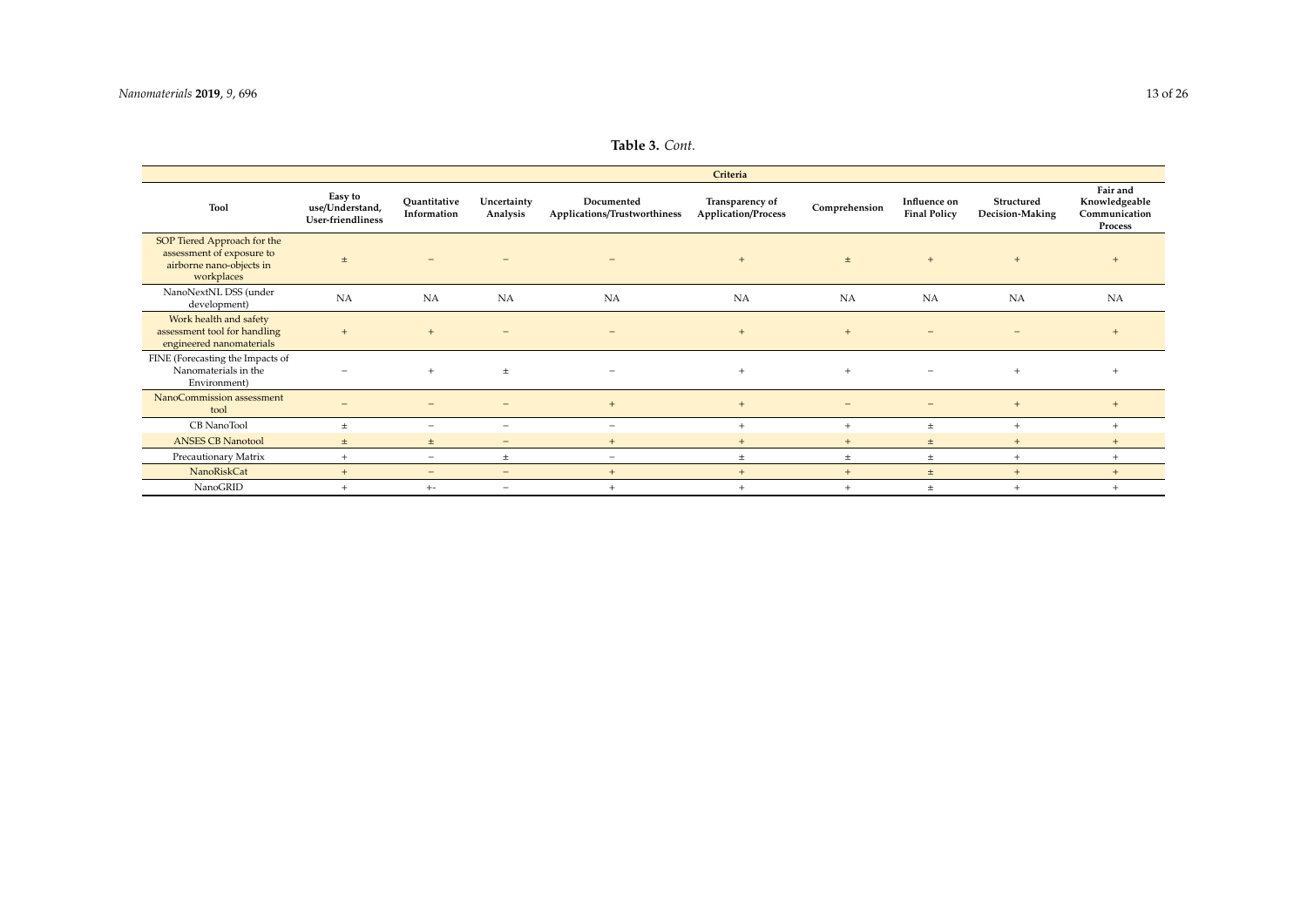and monitoring), since the functionalities of these tools mostly overlap and fit multiple sections. These tools are SUNDS [\[8,](#page-21-6)[65\]](#page-23-16), NanoSafer [\[60\]](#page-23-11), NanoRiskCat [\[52,](#page-23-4)[53\]](#page-23-5), REACHnano ToolKit [\(http:](http://tools.lifereachnano.eu/) //[tools.lifereachnano.eu](http://tools.lifereachnano.eu/)/), LICARA nanoSCAN [\[67\]](#page-24-0) and NanoGRID [\[54\]](#page-23-6).

#### <span id="page-13-0"></span>3.2.4. Risk Management—Decision-Making and Support

Our review identified twelve (12) tools that facilitate management and transfer of the health and/or environmental risks from MNs and nano-enabled products, as well as decision-making and support related to those risks (Table [4\)](#page-15-0). SUNDS [\[8,](#page-21-6)[65\]](#page-23-16) not only addresses nanotechnology risk assessment but if the risks are not properly controlled the system proposes suitable technological alternatives and risk management measures to reduce them to acceptable levels. The tiered structure allows modeling and comparison of scenarios with and without the use of risk management measures, providing essential tools to stakeholders to analyze and communicate the risk related to the analyzed products. The DSS is the only multifunctional, up to this date, risk management DSS that is specifically tailored to MNs.

NanoSafer [\[60\]](#page-23-11), incorporates a nano-specific hazard-assessment module, which is combined with control-banding paired with risk management recommendations. Similarly, Stoffenmanager Nano [\[61\]](#page-23-12) proposes a risk-banding tool prioritizing health risks in various scenarios to assist the implementation of control measures. Therefore, they are already reviewed in the respective risk and concern/safety assessment Section of the article (Section [3.2.2\)](#page-9-0).

Nanoinfo.org [\[78\]](#page-24-11) has been developed as a web-platform to provide access to state-of-the-art resources and tools dedicated to environmental risk assessment and management of MNs. The portal is a collection of databases and quantitative tools and provides access to sound decision-making tools and supports efficiently risk communication. The Nano-specific Risk Management Library (RIVM.nl) has been developed within the NanoReg research project to provide stakeholders with an easy to use tool to select proper RM measures for achieving a high level of protection of the human health and the environment against MNs. In this way, the tool aims at assisting the selection of protection measures and controls in view of limiting the exposure to MNs in the workplace. The tool is qualitative and is limited to providing guidance to the user.

The "low-cost/evidence-based" tool [\[99\]](#page-25-10) was one of the first efforts to assess and manage the risks associated with MNs (specifically exposure to Carbon Nanofiber) through a validated semi-quantitative model. The tool has limited functionalities compared to the state-of-the-art risk management tools, as it was designed for implementing improvement actions in a manufacturing environment, through a two-tier approach which heavily relied on expert judgment and it was preliminary validated only for a specific nanomaterial and not generally for MNs.

The XL Insurance Database [\[100](#page-25-11)[,101\]](#page-25-12) was one of the first attempts to adapt LCA focused on MNs and the processes used to manufacture them. The XL Insurance protocol can be used to calculate insurance premiums and is one of the few examples of risk communication and transfer to the insurance industry. The method is semi-quantitative, validated through case studies, and fairly simple to understand.

Within the NANoREG research project, a SbD concept [\[12\]](#page-21-10) has been developed for MNs in connection with an inventory of existing regulatory accepted toxicity tests applicable for safety screening of MNs [\[102\]](#page-25-13). The concept has been extended to the ProSafe SbD Implementation Concept, developed by TEMAS and IPC [\[103\]](#page-25-14), which further elaborates on the concept of safety dossiers and profiles. Both aim at bridging the gaps between innovators and regulatory authorities by establishing a concept that shares expertise and knowledge between the stakeholders, to help identify uncertainties and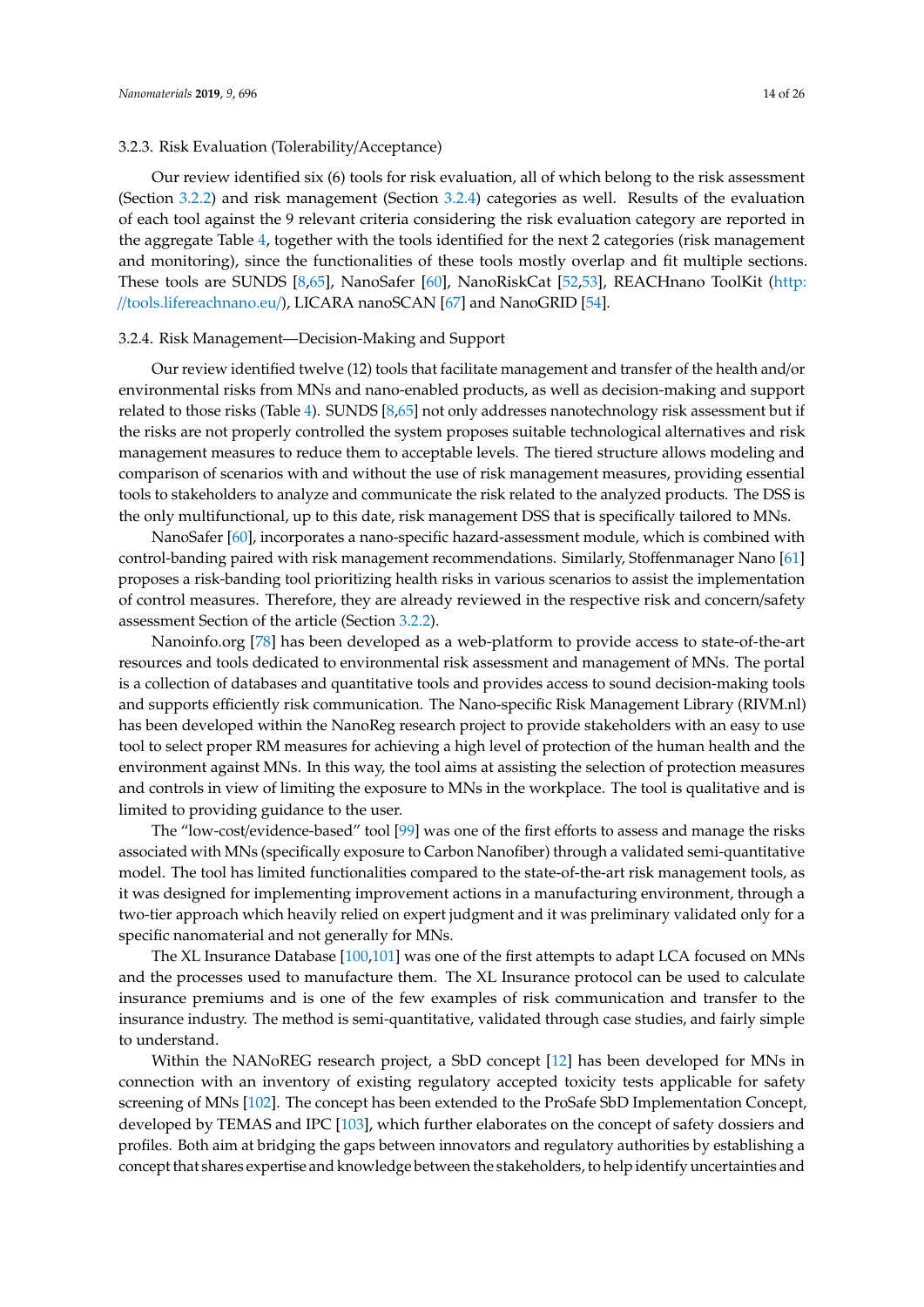potential risks, towards a structured guidance for registration or market approval. They are qualitative but easy to use, offer fair communication as well as transparent and easy-to-comprehend processes.

In addition, four tools which are used for control-banding provide also risk management functionalities. These include CB nanotool [\[55–](#page-23-7)[57\]](#page-23-8), ANSES CB nanotool [\[58](#page-23-9)[,59\]](#page-23-10), Swiss Precautionary Matrix [\[62\]](#page-23-13) and NanoRiskCat [\[52](#page-23-4)[,53\]](#page-23-5).

### 3.2.5. Monitoring

CENARIOS [\[104\]](#page-25-15) is the first certifiable nano-specific risk management and monitoring system. CENARIOS supports the risk assessment processes, encompassing risk monitoring tools to introduce specific requirements to responsibly and safely handle MNs. A web-version of the tool is incorporated in SUNDS, as a standalone module, and is implemented through an easy to use questionnaire for supporting decision-making.

# <span id="page-14-0"></span>*3.3. Recommendations on Methodological and IT Developments to Fulfil the Identified Criteria in Tools for Risk Governance of Nanotechnologies*

Four typologies have been identified as the most relevant areas of methodological and IT development of tools for risk governance of nanotechnologies, with respect to the 9 criteria for risk evaluation, communication and mitigation: i.e., "Decision Analysis", "Risk Assessment-Management", "Software Development" and "Statistical Methods". Eight sectors of development have been identified to help cluster the various techniques based on their characteristics, creating thus one or more sub-areas for each typology, e.g., "Decision Analysis—MCDA methodologies", "Decision Analysis—Software Development", "Decision Analysis—Mental modeling" and more. Forty-four (44) methods and techniques have been identified within the (sub-)areas that could be implemented to enable the current and future tools to support risk governance decision more effectively. Those are presented shortly in Table [5,](#page-17-0) where their relevance for each of our criteria is explained. Interested readers can find further details in Table S4 of the Supporting Information.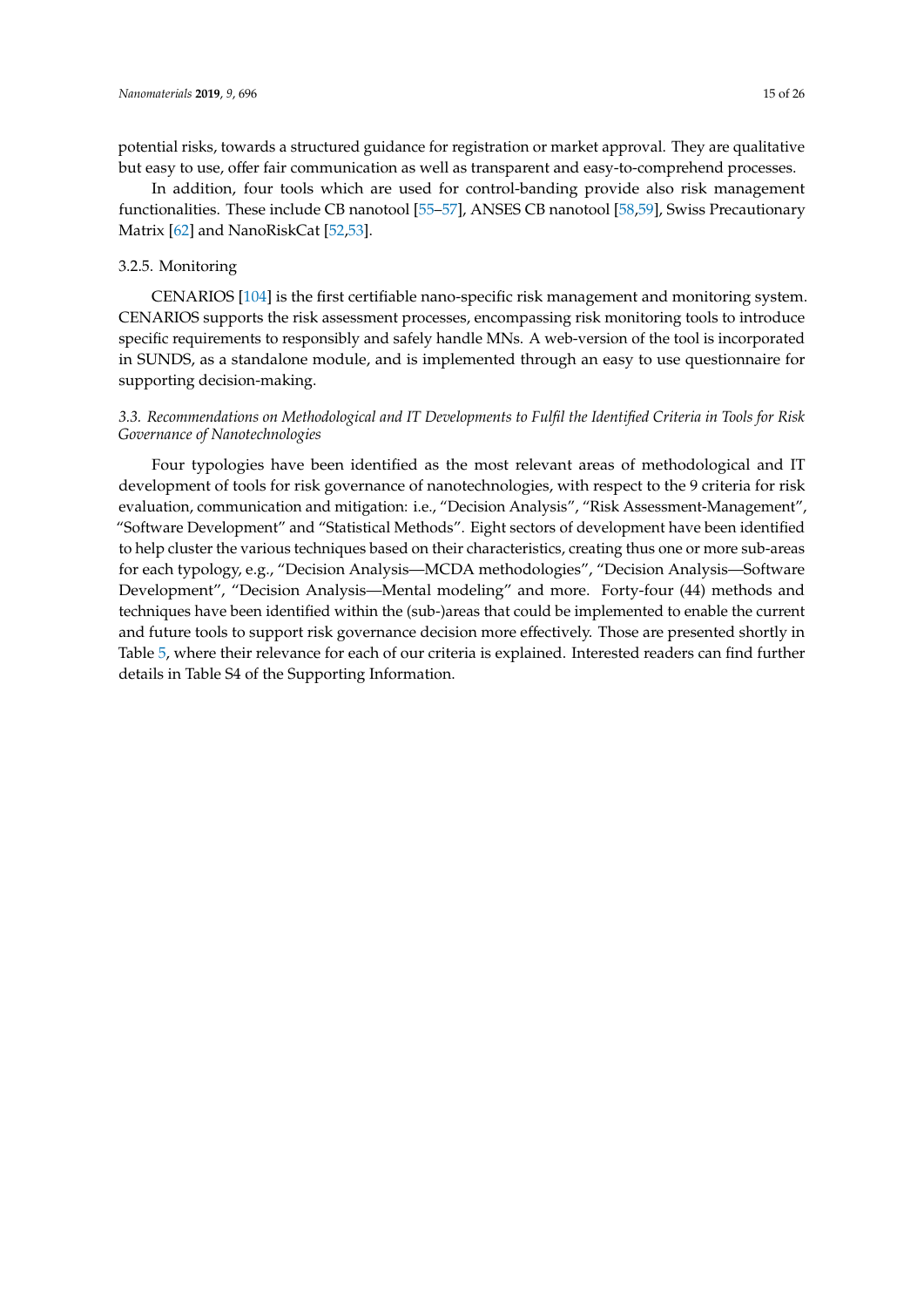<span id="page-15-0"></span>

|                                          |                                                        |                             |                              |                                            | Criteria                               |               |                                     |                               |                                                       |
|------------------------------------------|--------------------------------------------------------|-----------------------------|------------------------------|--------------------------------------------|----------------------------------------|---------------|-------------------------------------|-------------------------------|-------------------------------------------------------|
| <b>Tool</b>                              | Easy to<br>Use/Understand,<br><b>User-Friendliness</b> | Ouantitative<br>Information | Uncertainty<br>Analysis      | Documented<br>Applications/Trustworthiness | Transparency of<br>Application/Process | Comprehension | Influence on<br><b>Final Policy</b> | Structured<br>Decision-Making | Fair and<br>Knowledgeable<br>Communication<br>Process |
| <b>SUNDS</b>                             | $+$                                                    | $+$                         | $+$                          | $+$                                        | $+$                                    | $+$           | $\pm$                               | $+$                           | $+$                                                   |
| NanoSafer                                | $+$                                                    | $+$                         | $\qquad \qquad =$            | $+$                                        | $+$                                    | $+$           | $\pm$                               | $+$                           | $+$                                                   |
| Stoffenmanager Nano                      | $\pm$                                                  | $\overline{\phantom{m}}$    | $\qquad \qquad =$            | $+$                                        | $+$                                    | $+$           | $\pm$                               | $+$                           | $+$                                                   |
| nanoinfo.org                             | $\overline{+}$                                         | $+$                         | $\qquad \qquad =$            | $+$                                        | $+$                                    | $+$           | $\pm$                               | $+$                           | $+$                                                   |
| Nano-specific Risk Management<br>Library |                                                        | $\overline{a}$              | <b>NA</b>                    | <b>NA</b>                                  | <b>NA</b>                              | $+$           | $\qquad \qquad =$                   | <b>NA</b>                     | <b>NA</b>                                             |
| Low-cost/evidence-based tool             | $\overline{+}$                                         | $\pm$                       | $\qquad \qquad =$            | $\pm$                                      | $+$                                    | $\ddot{}$     | $\overline{\phantom{m}}$            | $\sim$                        | $+$                                                   |
| <b>XL Insurance Database</b>             | $+$                                                    | $\pm$                       | $\qquad \qquad -$            | $+$                                        | $\pm$                                  | $\pm$         | $\pm$                               | $\pm$                         | $+$                                                   |
| ProSafe SbD Implementation<br>Concept    |                                                        | <b>NA</b>                   | <b>NA</b>                    | <b>NA</b>                                  | $+$                                    | $+$           | $\pm$                               | <b>NA</b>                     | $\pm$                                                 |
| <b>CB</b> NanoTool                       | $\pm$                                                  | $\overline{\phantom{m}}$    | $\qquad \qquad =$            | $\qquad \qquad -$                          | $+$                                    | $+$           | $\pm$                               | $+$                           | $+$                                                   |
| <b>ANSES CB Nanotool</b>                 | $\pm$                                                  | $+$                         | $\qquad \qquad \blacksquare$ | $+$                                        | $+$                                    | $+$           | $\pm$                               | $+$                           | $+$                                                   |
| <b>Precautionary Matrix</b>              | $+$                                                    | $\overline{\phantom{m}}$    | $\pm$                        | $\qquad \qquad -$                          | $\pm$                                  | $\pm$         | $\pm$                               | $+$                           | $+$                                                   |
| NanoRiskCat                              | $+$                                                    | $\equiv$                    | $\qquad \qquad =$            | $+$                                        | $+$                                    | $+$           | $_{\pm}$                            | $+$                           | $+$                                                   |
| <b>CENARIOS</b>                          | $\overline{+}$                                         | $\qquad \qquad =$           | $\qquad \qquad =$            | $+$                                        | $+$                                    | $+$           | $\overline{\phantom{m}}$            | $+$                           | $+$                                                   |

**Table 4.** Evaluation of the Risk evaluation, Risk management–Decision-making and support and Monitoring tools, according to 9 relevant criteria. + Criterion fulfilled; − Criterion not fulfilled; ± Criterion not fully fulfilled; NA Criterion not applicable/available.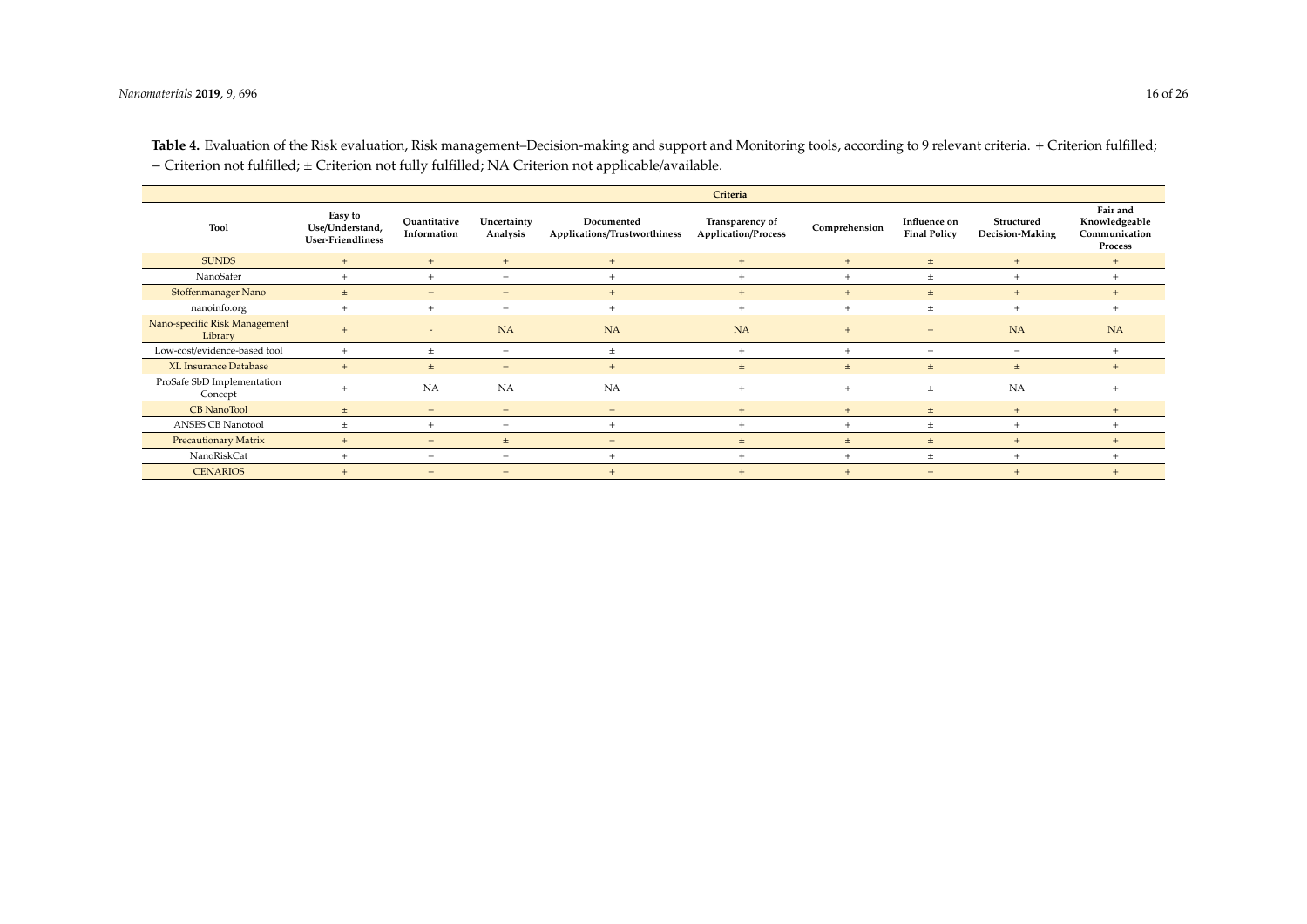| Table 5. Methods and techniques useful to implement the identified criteria in decision-support tools and systems. |  |
|--------------------------------------------------------------------------------------------------------------------|--|
|--------------------------------------------------------------------------------------------------------------------|--|

|                | <b>Typology/Sector</b>                                 | Criteria                                                                                                                                               | Method-Technique-Action and Description                                                                                                                                                                                                                                                   |
|----------------|--------------------------------------------------------|--------------------------------------------------------------------------------------------------------------------------------------------------------|-------------------------------------------------------------------------------------------------------------------------------------------------------------------------------------------------------------------------------------------------------------------------------------------|
| 1              | Decision Analysis/MCDA methodologies                   | C1, C2, C3, C4, C5, C6, C7, C8, C9                                                                                                                     | Multi-Attribute Value Theory (MAVT): MCDA methodology that uses Value (Utility) functions to identify the most preferred<br>alternative or to rank order the alternatives                                                                                                                 |
| $\overline{2}$ | Decision Analysis/MCDA methodologies                   | C1, C2, C3, C4, C5, C6, C7, C8, C9                                                                                                                     | Outranking methods: They are based on the concept that an alternative may be dominant, with a certain degree, over another one                                                                                                                                                            |
| 3              | Decision Analysis/MCDA methodologies                   | C1, C2, C3, C4, C5, C6, C7, C8, C9                                                                                                                     | Multi-objective optimization: An area of MCDA concerned with mathematical optimization problems involving more than one<br>objective function to be optimized simultaneously                                                                                                              |
| $\overline{4}$ | Decision Analysis/MCDA methodologies                   | C1, C2, C3, C4, C5, C6, C7, C8, C9                                                                                                                     | Analytic hierarchy process (AHP): MCDA methodology that uses decomposition of the decision problem into a hierarchy of<br>subproblems and evaluation of the relative importance of its various elements by pairwise comparisons                                                           |
| 5              | Decision Analysis/MCDA methodologies                   | C <sub>1</sub> , C <sub>2</sub> , C <sub>3</sub> , C <sub>4</sub> , C <sub>5</sub> , C <sub>6</sub> , C <sub>7</sub> , C <sub>8</sub> , C <sub>9</sub> | Fuzzy logic: Introduces a formalization of vagueness and the notion of a degree of satisfaction of an object instead of an absolute<br>evaluation                                                                                                                                         |
| 6              | Decision Analysis/MCDA methodologies                   | C1, C2, C3, C4, C5, C6, C7, C8, C9                                                                                                                     | Decision trees (decision analysis): A tool to model decisions, outcomes chances, and their possible consequences                                                                                                                                                                          |
| $\overline{7}$ | Decision Analysis/MCDA methodologies                   | C1, C2, C3, C4, C5, C6, C7, C8, C9                                                                                                                     | Value of Information (VoI): A methodology that can be used in tiers to explore uncertainty in risk assessment and decision-making                                                                                                                                                         |
| 8              | Decision Analysis/Mental modeling                      | C9                                                                                                                                                     | Stakeholder profiling/need identification: The process of collecting and reviewing the opinions of relevant stakeholders with respect<br>to the features, capabilities, usability of a decision-support tool                                                                              |
| 9              | Decision Analysis/Mental modeling                      | C9                                                                                                                                                     | Interviews/Focus Groups/Influence diagrams: Different techniques to perform mental modeling methodologies and present results                                                                                                                                                             |
| 10             | Decision Analysis/Software development                 | C <sub>2</sub> , C <sub>6</sub> , C <sub>7</sub>                                                                                                       | Decision-Support Systems: Building dedicating software for supporting decision-making                                                                                                                                                                                                     |
| 11             | Risk Assessment-Management/Models                      | C3, C5                                                                                                                                                 | Link-integration of models: Link or integration of various types of models (e.g., ERA-HH-exposure read-across grouping) in a<br>decision-support tool                                                                                                                                     |
| 12             | Risk Assessment-Management/Models                      | C3, C5                                                                                                                                                 | Full life cycle/Cooper Stage Gate: Models and tools to cover the full life cycle (ERA, HH, LCIA, Social, EA, Risk Control) and<br>connected to Cooper Stage Gate model. Provide multiple options for the user                                                                             |
| 13             | Risk Assessment-Management/Risk<br>management Measures | C <sub>2</sub> , C <sub>3</sub> , C <sub>6</sub>                                                                                                       | Types of Risk Management measures: Link-Integration of RMMs (e.g., Inventory of Technological Alternatives and Risk Management<br>Measures (TARMMs), personalized risk management measures defined by the user or connection to the Exposure Control Efficacy<br>Library (ECEL) database) |
| 14             | Risk Assessment-Management/Usability                   | C1, C2, C3, C4, C5, C7, C8                                                                                                                             | Automatic conversion system: Introduction of an automatic conversion system, to improve usability of the system                                                                                                                                                                           |
| 15             | Risk Assessment-Management/Usability                   | C1, C2, C3, C4, C5, C7, C8                                                                                                                             | Quantal data: Support for quantal data in Human Health Hazard Assessment                                                                                                                                                                                                                  |
| 16             | Risk Assessment-Management/Usability                   | C <sub>1</sub> , C <sub>2</sub> , C <sub>3</sub> , C <sub>4</sub> , C <sub>5</sub> , C <sub>7</sub> , C <sub>8</sub>                                   | Nano-specific ontologies: A formal way to describe taxonomies and classification networks, essentially defining the structure of<br>knowledge for various domains, they can be represented and shared through the recognized standard Web Ontology Language                               |
| 17             | Risk Assessment-Management/Usability                   | C1, C2, C3, C4, C5, C7, C8                                                                                                                             | Assessment tree interface: Visual flow of sections (tiered approach/connected lifecycle models)                                                                                                                                                                                           |
| 18             | Software development/Features                          | C1, C2, C3, C4, C5, C6, C7, C8, C9                                                                                                                     | Multiple interfaces: Web application accessible from any web browser, which can also be downloaded and installed in an intranet<br>server. Also supports solutions to the confidentiality issue                                                                                           |
| 19             | Software development/Features                          | C1, C2, C3, C4, C5, C6, C7, C8, C9                                                                                                                     | Graphical User Interfaces (GUIs): Minimum requirement for modern software-tools                                                                                                                                                                                                           |
| 20             | Software development/Features                          | C1, C2, C3, C4, C5, C6, C7, C8, C9                                                                                                                     | Bugs tracking system: Dedicated system, for efficiently improving Decision-Support Tools                                                                                                                                                                                                  |
| 21             | Software development/Features                          | C1, C2, C3, C4, C5, C6, C7, C8, C9                                                                                                                     | Feature request system: Dedicated system, for efficiently improving Decision-Support Tools                                                                                                                                                                                                |
| 22             | Software development/Features                          | C1, C2, C3, C4, C5, C6, C7, C8, C9                                                                                                                     | Hosting environment: A crucial component for embedding models in a decision-support tool and allowing smooth operations for the<br>user                                                                                                                                                   |
| 23             | Software development/Features                          | C1, C2, C3, C4, C5, C6, C7, C8, C9                                                                                                                     | Appearance and usability of the web application: Smartly designed applications allow increased user-friendliness and improve<br>risk/uncertainty communication                                                                                                                            |
| 24             | Software development/Features                          | C1, C2, C3, C4, C5, C6, C7, C8, C9                                                                                                                     | Public pages: System users can select information for public viewing, allowing communication and partnerships with other<br>stakeholders                                                                                                                                                  |
| 25             | Software development/Features                          | C1, C2, C3, C4, C5, C6, C7, C8, C9                                                                                                                     | Data extraction/migration/interoperability features: Various import, migration, and export features increase user-friendliness of the<br>systems and interoperability                                                                                                                     |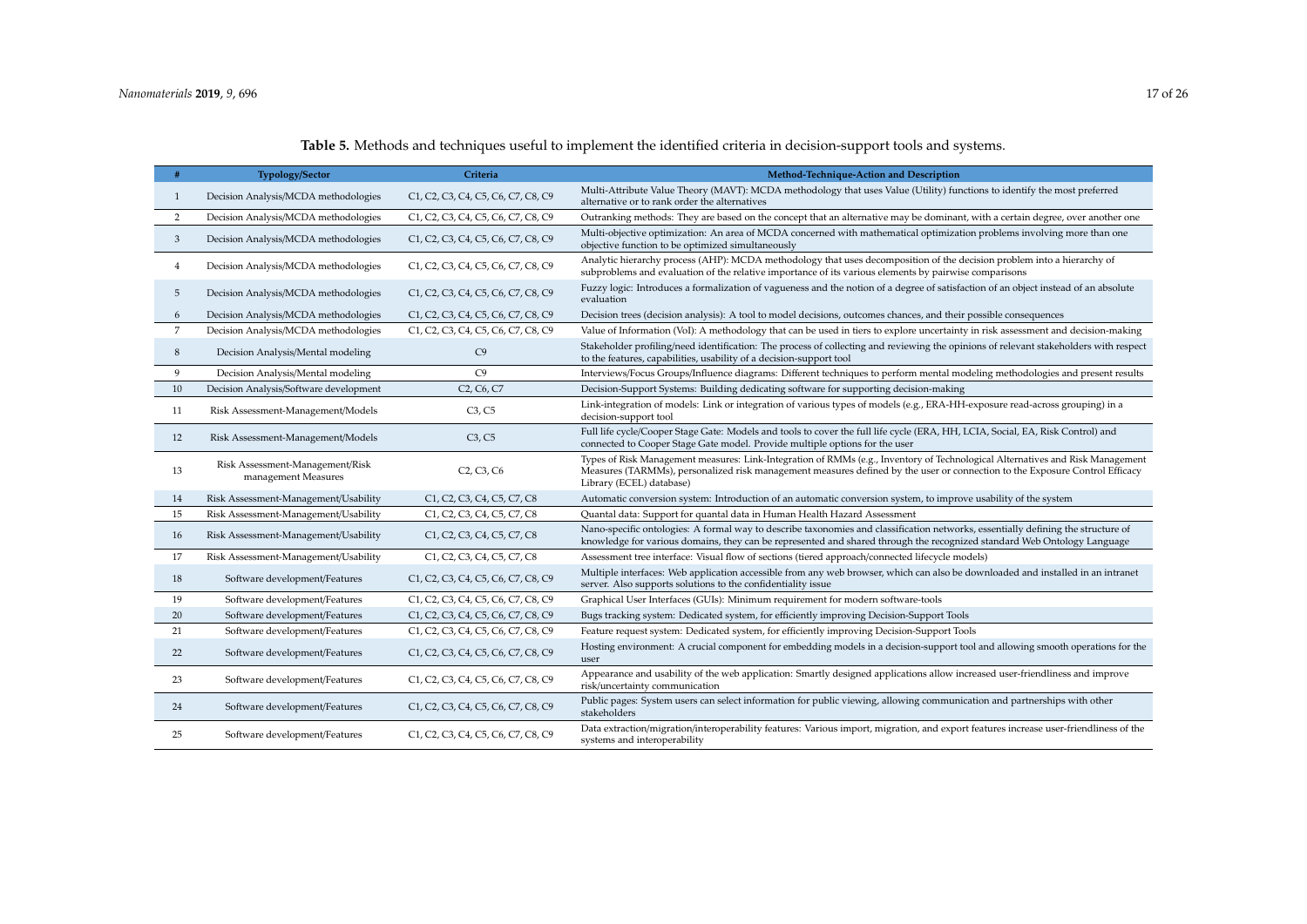# **Table 5.** *Cont.*

<span id="page-17-0"></span>

|    | <b>Typology/Sector</b>          | Criteria                           | Method-Technique-Action and Description                                                                                                                                                         |
|----|---------------------------------|------------------------------------|-------------------------------------------------------------------------------------------------------------------------------------------------------------------------------------------------|
| 26 | Software development/Features   | C1, C2, C3, C4, C5, C6, C7, C8, C9 | Easy registration/Multiple login methods: Improved usability of a system through multiple ways of identifying users and allowing<br>them to register to the system                              |
| 27 | Software development/Features   | C1, C2, C3, C4, C5, C6, C7, C8, C9 | Manual/Wiki: User guides in the form of a manual document or documented wiki pages can be used as technical communication<br>documents                                                          |
| 28 | Software development/Features   | C1, C2, C3, C4, C5, C6, C7, C8, C9 | Guidance: Interactive guidance of the user to the functionalities of a system                                                                                                                   |
| 29 | Software development/Features   | C1, C2, C3, C4, C5, C6, C7, C8, C9 | User communication: Systems can use different types of communication protocols for informing users                                                                                              |
| 30 | Software development/Features   | C1, C2, C3, C4, C5, C6, C7, C8, C9 | Case study examples: Documented applications available to the user for experimentation and information sharing                                                                                  |
| 31 | Software development/Features   | C1, C2, C3, C4, C5, C6, C7, C8, C9 | Pairing of functionalities with stakeholder profiling: Driving software developments by implementing identified features through the<br>mental modeling processes                               |
| 32 | Software development/Features   | C1, C2, C3, C4, C5, C6, C7, C8, C9 | Expandable system (modular): System designed to handle multiple material and needs in the future                                                                                                |
| 33 | Software development/Features   | C1, C2, C3, C4, C5, C6, C7, C8, C9 | Data gaps: Cover lack of data with modeling techniques                                                                                                                                          |
| 34 | Software development/Features   | C1, C2, C3, C4, C5, C6, C7, C8, C9 | API communication: Software to software communication                                                                                                                                           |
| 35 | Software development/Features   | C1, C2, C3, C4, C5, C6, C7, C8, C9 | Type of portal: HUB vs Integrated software                                                                                                                                                      |
| 36 | Software development/Features   | C1, C2, C3, C4, C5, C6, C7, C8, C9 | Models: Basic characteristics of models for decision support: Multiple, Fast, Tailored, Embedded, Peer-reviewed, Integrated,<br>Well-known                                                      |
| 37 | Software development/Features   | C1, C2, C3, C4, C5, C6, C7, C8, C9 | Public projects: Availability of results to communities                                                                                                                                         |
| 38 | Statistical methods/Methodology | C1, C5                             | Decision Trees (machine learning): A method that uses a tree-like model of decisions and their possible consequences for identifying a<br>strategy most likely to reach a goal                  |
| 39 | Statistical methods/Methodology | C1, C5                             | Random forests: An ensemble learning method for classification, regression, and other tasks that operates by constructing a multitude<br>of decision trees                                      |
| 40 | Statistical methods/Methodology | C1, C5                             | Sensitivity analysis: Evaluates the effect of changes in input values or assumptions on a model's results                                                                                       |
| 41 | Statistical methods/Methodology | C1, C5                             | Uncertainty analysis: Investigates the effects of lack of knowledge and other potential sources of error in the model                                                                           |
| 42 | Statistical methods/Methodology | C1, C5                             | Logistic regression: A predictive regression analysis that can be used to describe data and to explain the relationship between one<br>dependent variable and one or more independent variables |
| 43 | Statistical methods/Methodology | C1, C5                             | Neural networks: An alternative to regression models and other related statistical techniques in the areas of statistical prediction and<br>classification                                      |
| 44 | Statistical methods/Methodology | C1, C5                             | Stable results: Calibration of models to be used in decision-support activities (sensitivity analysis and performance testing)                                                                  |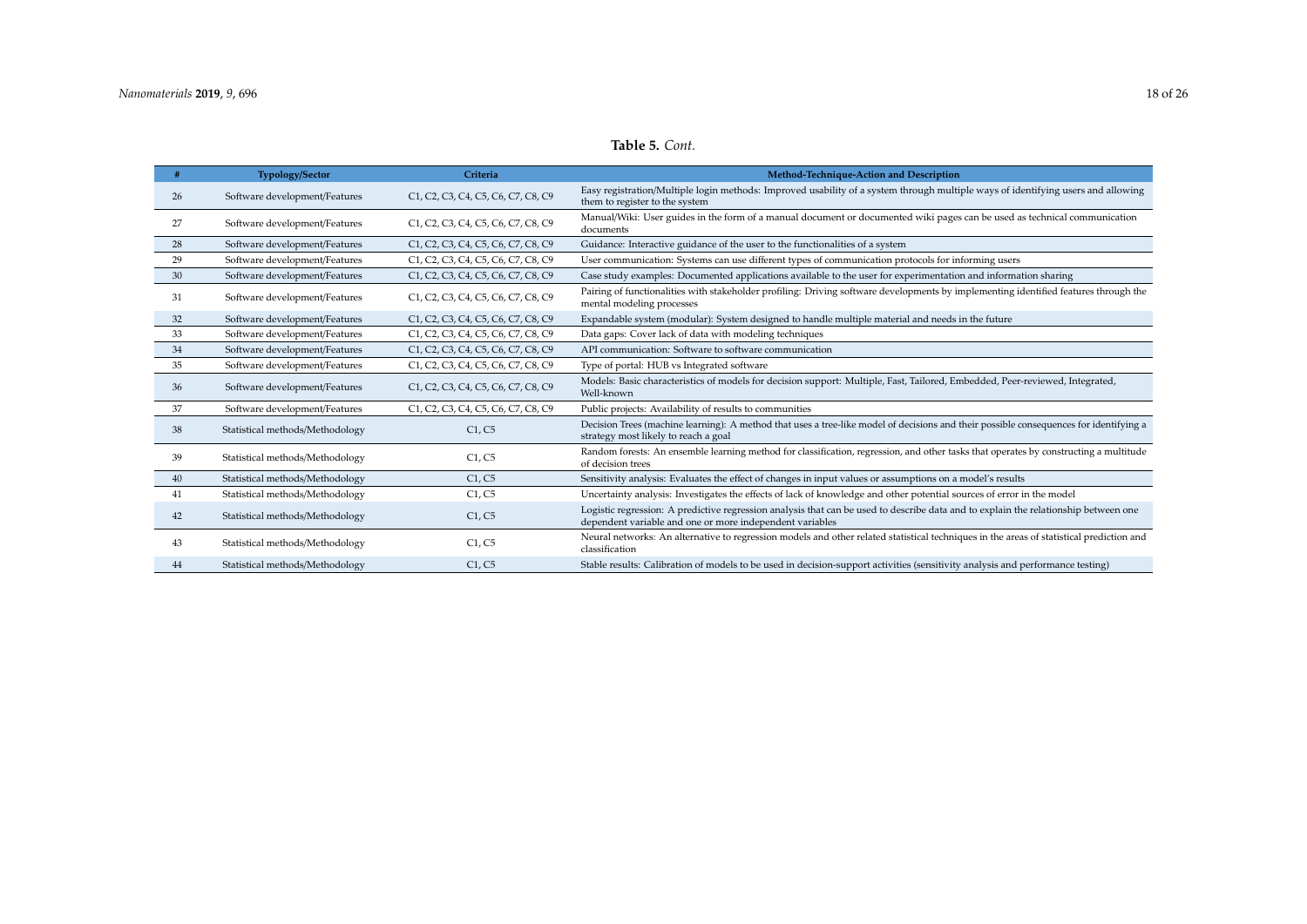#### **4. Discussion**

Significant advances have been made during the last decade in the field of risk governance of MNs, which have resulted in the development of frameworks for regulating and organizing the risk governance processes in a unified and systematic way. In this work a short analysis of existing risk governance frameworks has been performed, not for analyzing their strengths or weaknesses but for identifying the most important elements and components that are deemed crucial to the risk governance processes and how those are interpreted to specific methodologies and their interconnections in the risk governance paradigm. The risk governance frameworks are used for guidance while their elements drive the processes for early identification and handling of risks, for multiple stakeholder needs, and recommend inclusive approaches to frame, assess, evaluate, manage, and communicate important risk issues, often marked by complexity, uncertainty, and ambiguity.

While the regulatory frameworks have been and continue to be revised to better suit MNs, the supporting models and assessment methods still need to be refined, documented, and taken up by the regulatory system. Moreover, on-going developments and convergence with other enabling technologies will likely pose new and even more complex challenges. Developing and having access to reliable, tailored, and up-to-date tools for evaluation and prioritization of the risks posed by production, use and disposal of MNs, in a context that might imply high uncertainty, is therefore essential for stakeholders involved in taking decisions on these technologies, particularly in the business and insurance sectors [\[105\]](#page-25-16).

Our study aimed to assess the strengths and limitations of the existing tools for supporting the risk governance of MNs, with a special focus on their suitability for risk communication, evaluation, and mitigation. Risk communication, as well as public and stakeholder engagements, indeed play a crucial role in the cross-cutting aspects of the risk governance frameworks, since open, transparent and inclusive information are very important both for engaging stakeholders to assess and manage risks as well as allowing them to deal with the risk decisions to their respective societal contexts.

We followed a structured methodology for the identification of tools that included the classical review of available literature (peer-reviewed papers) combined with the analysis of research projects and their results, as well as the collection of information from partners and experts in the sector. The identified tools vary from simple questionnaires to databases, advanced models, and complex decision-support platforms. In some instances, they serve multiple purposes and cover more than one of the identified risk governance components, as researchers in the sector develop advanced methodologies and tools, aiming to support and serve multiple risk governance phases in a single environment so that interested stakeholders can use a single tool for fulfilling their needs. Nevertheless, many of the identified tools were built for single specific purposes and their design did not take into consideration a holistic approach of the risk governance cycle, from pre-assessment and risk appraisal, to risk assessment, risk evaluation, and management of MNs. This possibly was due to the rise of production/use of MNs in industry, as part of a fast growing and emerging technology, and the inextricable need to assess and address only specific aspects and sectorial issues as fast as possible. Cross-cutting issues are rarely mentioned in the tools.

Collected feedback from stakeholders within the caLIBRAte project, has shown evidently that the tools for supporting risk governance of MNs should be easy to use and understand, as in many cases the users may lack the expertise to follow complex modeling methodologies or complicated interconnected operations. To this view, the design of tools should take into consideration from the very beginning that there are multiple target audiences which could take advantage of the functionalities of each tool. In the recent years, the use of advanced IT technologies and especially cloud-based platforms has increased. Researchers and developers have shown targeted attention to the satisfaction of stakeholder preferences to design and implement useful and flexible, but at the same time easy to use, tools. In the review, we have identified several tools that satisfy this aspect (e.g., SUNDS, NanoSafer, LICARA, Stoffenmanager Nano and more) and contribute effectively to risk communication in the context of risk governance. At the same time, there is a rise in tools that integrate complicated models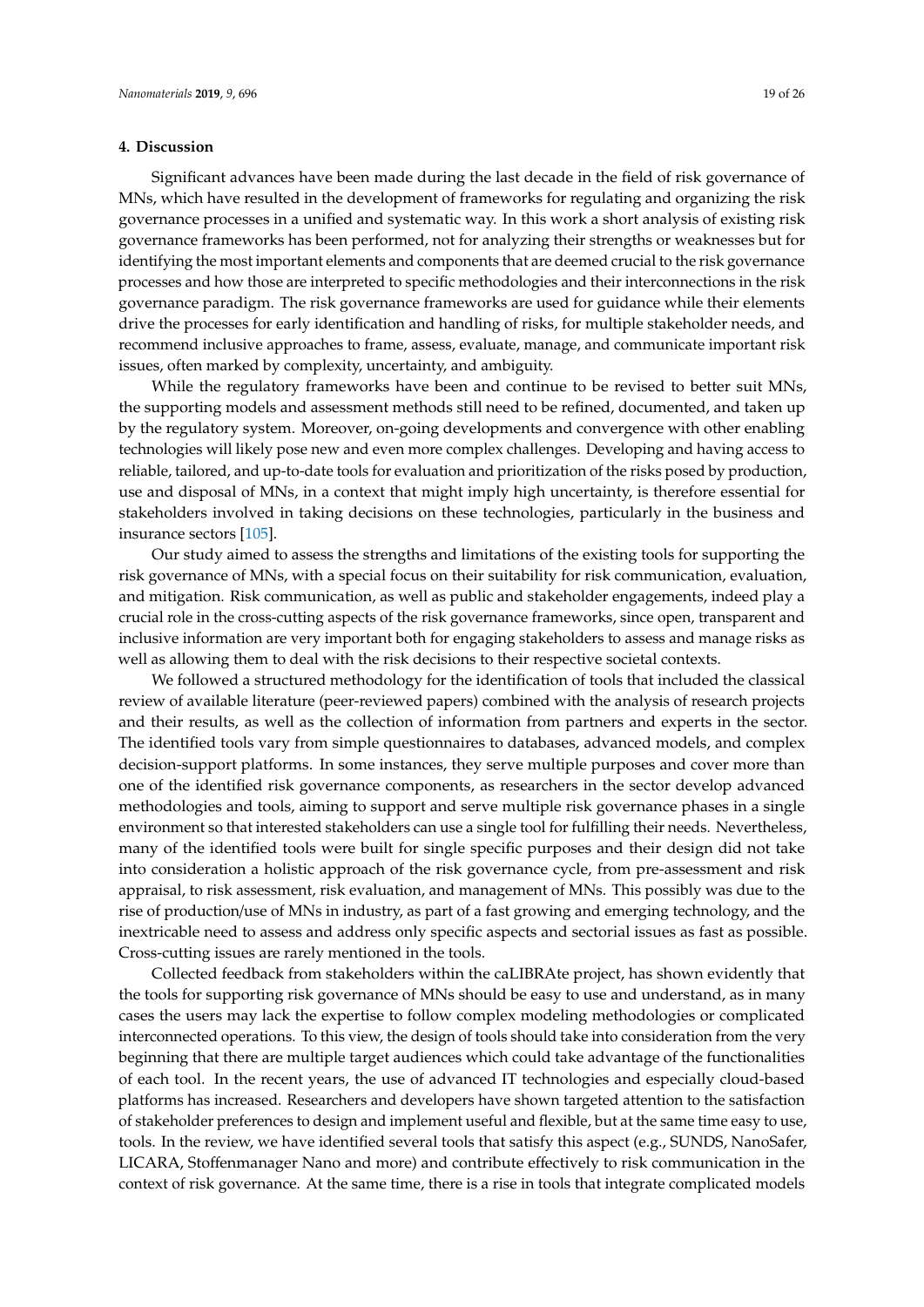into their suite, transformed to fit user-friendly environments, to make possible their use by novice users and provide easy access to complex models to the users and proper guidance on their use.

Most of the reviewed tools are quantitative or semi-quantitative. There is an evident preference in research, industry, regulatory bodies, risk managers and end users for tools which use methodologies that can quantify the notion of risk and provide numeric information for communicating the risk towards the various stakeholders. In many instances, the quantitative tools also incorporate uncertainty analysis capabilities to assess the contribution of variations of model inputs to the assessment results. Clearly communicating the uncertainty and variability in modeling results through sound uncertainty analysis greatly helps decision-making. It could be otherwise easily misled by overconfident communication of uncertain results. If uncertainties are large and deeply embedded, more attention in the communication of results will be needed. In conjunction with these aspects, the reliability of tools and their suitability for risk communication is strongly related to the existence of documented applications. Those are the best ways to test a tool, confirm its functionality, and understand its strengths and limitations. In addition, trustworthiness of input or output sources is important. To this day, most of the tools discussed in this paper have usually only been demonstrated and not thoroughly tested and calibrated, also due to constraints posed by the lack of suitable data to accomplish this task. Data availability and data scarcity are very important issues in the context of risk governance of MNs, as the need for scientific assessments is bounden but the resources to be performed may be insufficient or lacking completely. Tools that require quantitative input information to function cannot be easily applied in data-poor situations, which reduces their overall applicability. In addition, scientific data for MNs should be of demonstrated good quality, validated, reliable, and publicly available to be used in the various risk governance stages. Though the current situation shows that there is great lack of data, there are insufficient frameworks for evaluating the quality of existing data and in many cases the cost/effort to generate new data can be prohibitive. In this way, the calibration and assessment of a tool's performance becomes difficult. On the other hand, there have been efforts to create tools that aim to systematically gather, share and make publicly available the data related to MNs that exist so far (eNanoMapper, nanoCommons, DaNa 2.0, The nanodatabase, Nanowerk and more) but further efforts are needed to improve their development and exploitation.

The desired positive effects of risk communication would be redundant without transparency in the application/process, which is being followed within a tool and the presence of structured decision-making as part of its design. The latter requires that the applied methodologies should use/provide appropriate mechanisms for structuring and displaying the decision-making process to the user. In this way, a transparent application/process makes it easy for stakeholders to quickly comprehend how specific data points and decision criteria influence the decision-making. The combination of the two elements allows stakeholders to see what is going on and how decisions are being made, and thus comprehend, the risk governance elements and enables them to share the related risk information with third parties. Successful message comprehension by the expected audience is an important aspect of effective risk communication, since stakeholders transmit risk related information to different interested groups, but whether the information is understandable for the target audience or not remains an open question that depends on multiple factors. Simple pre-assessment tools easily satisfy this criterion but the deeper we move in the risk governance processes, the harder it gets to extract and successfully convey the contents of the communication. This is because many of the models/tools require some kind of specific, sectorial expertise, not only for an effective application but for understanding and interpreting their results.

Lastly, regardless on which element of the risk governance framework a tool is focusing on (i.e., risk pre-assessment, risk/safety assessment, risk evaluation, risk management or monitoring), it turned out to be highly important that the output of the applied procedure should be connected to policy making and regulatory purposes and have, even partially, a genuine impact to innovation policy [\[105\]](#page-25-16). In other words, tool selection for material assessment for any stage of risk governance must be tailored to the political and institutional requirements of the government(s) that it must operate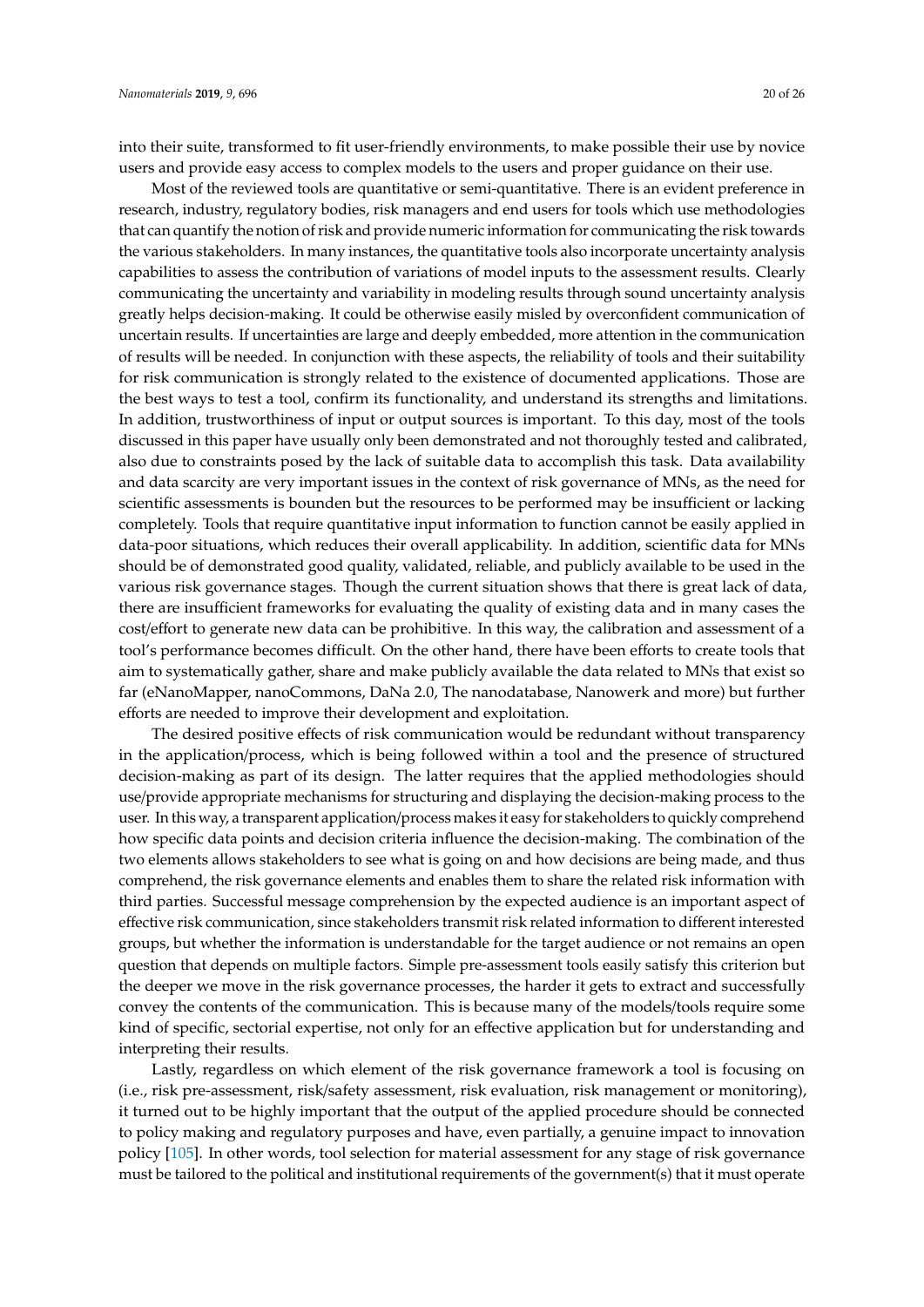within. This remains an open question for most of the reviewed tools, as the influence on policy is considered relatively low and mainly unexplored in many disciplines and industrial sectors.

# **5. Conclusions 5. Conclusions**

Based on our analysis, it can be concluded that none of the reviewed tools were able to fulfil 100% all th[e](#page-5-0) evaluation criteria that are listed in Table 1, which in our opinion and according to stakeholder consultation should be carefully considered for the development of new tools or the refinement and consultation should be carefully considered for the development of new tools or the refinement and improvement of the existing ones. Moreover, none of the reviewed tools cover all the components of the risk governance framework and therefore we can conclude that the current availability of tools to support a holistic risk governance of MNs is unsatisfactory. Considering the complexity and multi-faceted and multi-actor nature of risk governance, this conclusion should not surprise but at the same time it highlights the need for further efforts in this field.

As exception, SUNDS, GUIDEnano and NanoSafer emerged as tools which can cover several As exception, SUNDS, GUIDEnano and NanoSafer emerged as tools which can cover several components of the risk governance framework (namely three: risk assessment, risk evaluation and risk components of the risk governance framework (namely three: risk assessment, risk evaluation and risk management) and at the same time mostly fulfil the proposed evaluation criteria, contributing most management) and at the same time mostly fulfil the proposed evaluation criteria, contributing most efficiently to risk communication in the context of risk governance. Despite their possible limitations, efficiently to risk communication in the context of risk governance. Despite their possible limitations, their their features make them appealing for supporting the needs of risk governance of MNs and possible future methodological developments could explore the potential of those tools further. This implies that the tools should allow modular expansion for incorporating tools able to cover the missing risk governance elements. The attractiveness and efficiency of the risk governance frameworks for stakeholders would be increased be increased be increased be increased be increased be increased by increased be increased by inc

The attractiveness and efficacy of the risk governance frameworks for stakeholders would be increased with the development of the frameworks into user-friendly web-based decision-support tools, suitable to guide different stakeholder and public groups categories to fulfil the specific requirements and needs of each phase. Therefore, the development of a comprehensive tool for risk governance of MNs is recommended. The tool should integrate all the strengths of the existing tools and couple them in a meaningful and effective way, including new, specific features to improve risk communication efficacy, to support the holistic assessment and facilitate the overall risk governance of MNs. To this end, within the research project caLIBRAte, an effort has been initiated for the development of a System of Systems (SoS) which will serve this purpose and will link different models for risk-screening, control-banding, qualitative and fully integrated predictive quantitative risk assessment, SbD, multicriteria decision-support methods, risk surveillance, risk management, and risk guidance into one framework and tool. Further initiatives in this direction would benefit the implementation of effective risk governance practices and would support safe innovation in all fields of application of nanotechnology.  $W_{\text{L}}$  participants, Veneciation  $\mathcal{O}$ 

Supplementary Materials: The following are available online at http://www.mdpi.com/2079-4991/9/5/696/s1, Table S1: List of Workshop participants, Venice March 2017, Table S2: The complete list of criteria relevant to risk communication for the evaluation of risk governance tools, Table S3: Criteria for risk evaluation, mitigation, and communication relevant for the different phases of the risk governance paradigm, Table S4: Methods and techniques<br>1996 - Litterature discussion by the title with the state of the state of the discussion Table CE, Dislocati useful to implement the identified criteria in decision-support tools and systems, Table S5: Risk pre-assessment tools descriptions and references, Table S6: Risk concern-assessment tools descriptions and references, Table S7: Risk evaluation tools descriptions and references, Table S8: Risk management decision-making support tools descriptions and references, Table S9: Safety-by-design-monitoring tools descriptions and references.

Author Contributions: Conceptualization, P.I. and D.H.; Methodology, P.I., D.H. and C.B.; Software, A.Z.; Formal Analysis, P.I., D.H. and C.B.; Investigation, P.I., D.H., C.B., E.G., K.G., L.P., E.S., I.L., A.Z., A.M.; Resources, P.I., D.H., C.B., A.Z., E.G., K.G., L.P., E.S. and I.L.; Data Curation, P.I. and A.Z.; Writing-Original Draft Preparation, P.I., D.H., C.B.; Writing-Review & Editing, P.I., D.H., C.B., E.G., K.G., L.P., E.S., I.L., A.Z., A.M.; Visualization, P.I.; Supervision, D.H. and A.M.; Project Administration, P.I., D.H. and A.M.; Funding Acquisition, D.H. and A.M.



**Funding: Funding: This article is part of the caLIBRAte project funded by the European Union's Horizon 2020** and innovation program under grant agreement No 686239. research and innovation program under grant agreement No 686239.

**Conflicts of Interest:** The authors declare no conflict of interest.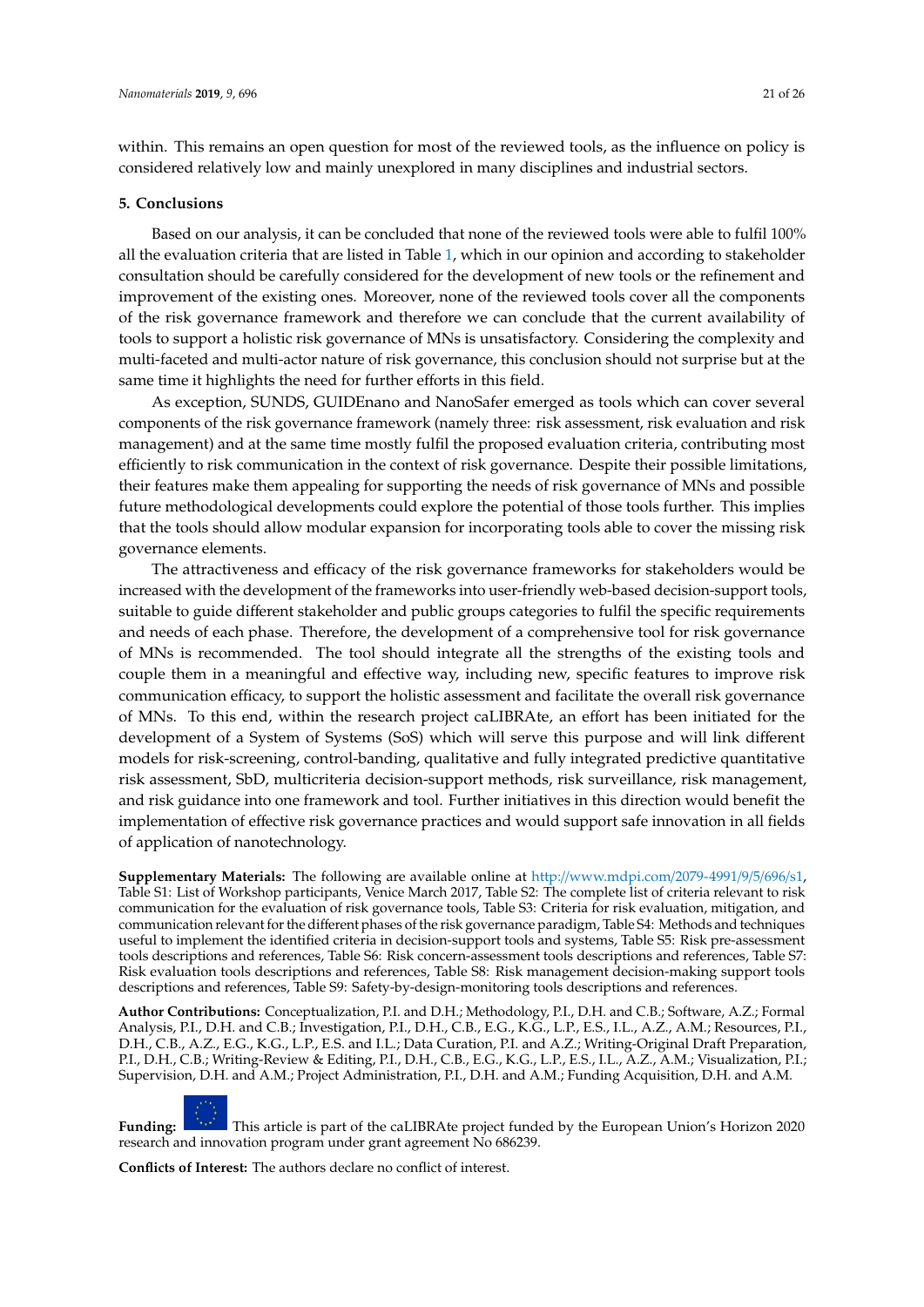# <span id="page-21-22"></span>**References**

- <span id="page-21-0"></span>1. Maynard, A.D.; Warheit, D.B.; Philbert, M.A. The new toxicology of sophisticated materials: Nanotoxicology and beyond. *Toxicol. Sci.* **2010**, *120*, S109–S129. [\[CrossRef\]](http://dx.doi.org/10.1093/toxsci/kfq372) [\[PubMed\]](http://www.ncbi.nlm.nih.gov/pubmed/21177774)
- <span id="page-21-1"></span>2. Drlickova, M.; Smolkova, B.; Runden-Pran, E.; Dusinska, M. Chapter 6 Health Hazard and Risk Assessment of Nanoparticles Applied in Biomedicine. In *Nanotoxicology Experimental and Computational Perspectives*; The Royal Society of Chemistry: London, UK, 2018; pp. 151–173. [\[CrossRef\]](http://dx.doi.org/10.1039/9781782623922-00151)
- <span id="page-21-2"></span>3. Malloy, T.; Trump, B.D.; Linkov, I. Risk-based and prevention-based governance for emerging materials. *Environ. Sci. Technol.* **2016**, *50*, 6822–6824. [\[CrossRef\]](http://dx.doi.org/10.1021/acs.est.6b02550) [\[PubMed\]](http://www.ncbi.nlm.nih.gov/pubmed/27305964)
- 4. Trump, B.D.; Hristozov, D.; Malloy, T.; Linkov, I. Risk associated with engineered nanomaterials: Different tools for different ways to govern. *Nano Today* **2018**, *21*, 9–13. [\[CrossRef\]](http://dx.doi.org/10.1016/j.nantod.2018.03.002)
- <span id="page-21-3"></span>5. Stone, V.; Führ, M.; Feindt, P.H.; Bouwmeester, H.; Linkov, I.; Sabella, S.; Murphy, F.; Bizer, K.; Tran, L.; Ågerstrand, M.; et al. The Essential Elements of a Risk Governance Framework for Current and Future Nanotechnologies. *Risk Anal.* **2018**, *38*, 1321–1331. [\[CrossRef\]](http://dx.doi.org/10.1111/risa.12954)
- <span id="page-21-23"></span><span id="page-21-4"></span>6. Renn, O.; Graham, P. *Risk Governance—Towards an Integrative Approach*; IRGC: Geneva, Switzerland, 2005.
- <span id="page-21-24"></span><span id="page-21-5"></span>7. Hristozov, D.; Gottardo, S.; Semenzin, E.; Oomen, A.; Bos, P.; Peijnenburg, W.; Tongeren, M.; Nowack, B.; Hunt, N.; Brunelli, A.; et al. Frameworks and tools for risk assessment of manufactured nanomaterials. *Environ. Int.* **2016**, *95*, 36–53. [\[CrossRef\]](http://dx.doi.org/10.1016/j.envint.2016.07.016) [\[PubMed\]](http://www.ncbi.nlm.nih.gov/pubmed/27523267)
- <span id="page-21-6"></span>8. Subramanian, V.; Semenzin, E.; Hristozov, D.; Zabeo, A.; Malsch, I.; McAlea, E.; Murphy, F.; Mullins, M.; van Harmelen, T.; Ligthart, T.; et al. Sustainable nanotechnology decision support system: Bridging risk management, sustainable innovation and risk governance. *J. Nanopart. Res.* **2016**, *18*, 89. [\[CrossRef\]](http://dx.doi.org/10.1007/s11051-016-3375-4)
- <span id="page-21-7"></span>9. ISO. *ISO 31000:2018—Risk Management—Guidelines*; ISO/TC 262 Risk management; ISO: Geneva, Switzerland, 2018.
- <span id="page-21-8"></span>10. IRGC. *Introduction to the IRGC Risk Governance Framework*; Revised Version; EPFL International Risk Governance Center: Lausanne, Switzerland, 2017.
- <span id="page-21-9"></span>11. Renn, O. *Risk Governance: Coping with Uncertainty in a Complex World*; Earthscan: London, UK; Sterling, VA, USA, 2008.
- <span id="page-21-10"></span>12. Noorlander, C.; Sips, A.; Hock, J.; Honeher, K.; Lehmann, H.C. *NANoREG Safe-by-Design (SbD) Concept*; RIVM/TEMAS; NANoREG: Haag, The Netherlands, 2016.
- <span id="page-21-25"></span><span id="page-21-11"></span>13. Jovanovic, A.; Debray, B.; Ølsen, K.; Balos, D.; Batista, M.; Brouwer, D.H.; Dien, Y.; Dolinski, K.; Duval, C.; Lopez de Ipina, M.J.; et al. *Managing Emerging Technology-Related Risks*; CWA 16649; CEN: Brussels, Belgium, 2013.
- <span id="page-21-12"></span>14. Cooper, R. Stage-Gate Systems: A New Tool for Managing New Products. *Bus. Horiz.* **1990**, *33*, 44–54. [\[CrossRef\]](http://dx.doi.org/10.1016/0007-6813(90)90040-I)
- <span id="page-21-13"></span>15. Hristozov, D.; Gottardo, S.; Critto, A.; Marcomini, A. Risk assessment of engineered nanomaterials: A review of available data and approaches from a regulatory perspective. *Nanotoxicology* **2012**, *6*, 880–898. [\[CrossRef\]](http://dx.doi.org/10.3109/17435390.2011.626534)
- <span id="page-21-21"></span>16. Grieger, K.; Linkov, I.; Hansen, S.; Baun, A. Environmental risk analysis for nanomaterials: Review and evaluation of frameworks. *Nanotoxicology* **2012**, *6*, 196–212. [\[CrossRef\]](http://dx.doi.org/10.3109/17435390.2011.569095)
- <span id="page-21-14"></span>17. Oomen, A.G.; Steinhäuser, K.G.; Bleeker, E.A.J.; van Broekhuizen, F.; Sips, A.; Dekkers, S.; Wijnhoven, S.W.P.; Sayre, P.G. Risk assessment frameworks for nanomaterials: Scope, link to regulations, applicability, and outline for future directions in view of needed increase in efficiency. *NanoImpact* **2018**, *9*, 1–13. [\[CrossRef\]](http://dx.doi.org/10.1016/j.impact.2017.09.001)
- <span id="page-21-15"></span>18. Tversky, A.; Kahneman, D. The Framing of Decisions and the Psychology of Choice. In *Environmental Impact Assessment, Technology Assessment, and Risk Analysis*; Covello, V.T., Mumpower, J.L., Stallen, P.J.M., Uppuluri, V.R.R., Eds.; NATO ASI Series (Series G: Ecological Sciences); Springer: Berlin/Heidelberg, Germany, 1981; Volume 4.
- <span id="page-21-16"></span>19. Jantunen, P.; Gottardo, S.; Crutzen, H. *NANoREG Toolbox for the Safety Assessment of Nanomaterials*; EUR 28676 EN; EU Data Portal: Luxembourg, 2017. [\[CrossRef\]](http://dx.doi.org/10.2760/332209)
- <span id="page-21-17"></span>20. Jantunen, P.; Gottardo, S.; Rasmussen, K.; Crutzen, H. An inventory of ready-to-use and publicly available tools for the safety assessment of nanomaterials. *NanoImpact* **2018**, *12*, 18–28. [\[CrossRef\]](http://dx.doi.org/10.1016/j.impact.2018.08.007) [\[PubMed\]](http://www.ncbi.nlm.nih.gov/pubmed/30505982)
- <span id="page-21-18"></span>21. Weinstein, N.; Sandman, P. Some Criteria for Evaluating Risk Messages. *Risk Anal.* **1993**, *13*, 103–114. [\[CrossRef\]](http://dx.doi.org/10.1111/j.1539-6924.1993.tb00733.x)
- <span id="page-21-20"></span>22. Grobe, A.; Schneider, C.; Schetula, V.; Rekic, M.; Nawrath, S. *Nanotechnologien: Was Verbraucher Wissen Wollen*; German Federal Association for Consumer Protection (vzbv): Berlin, Germany, 2008.
- <span id="page-21-19"></span>23. Kasperson, R. Four questions for risk communication. *J. Risk Res.* **2014**, *17*, 1233–1239. [\[CrossRef\]](http://dx.doi.org/10.1080/13669877.2014.900207)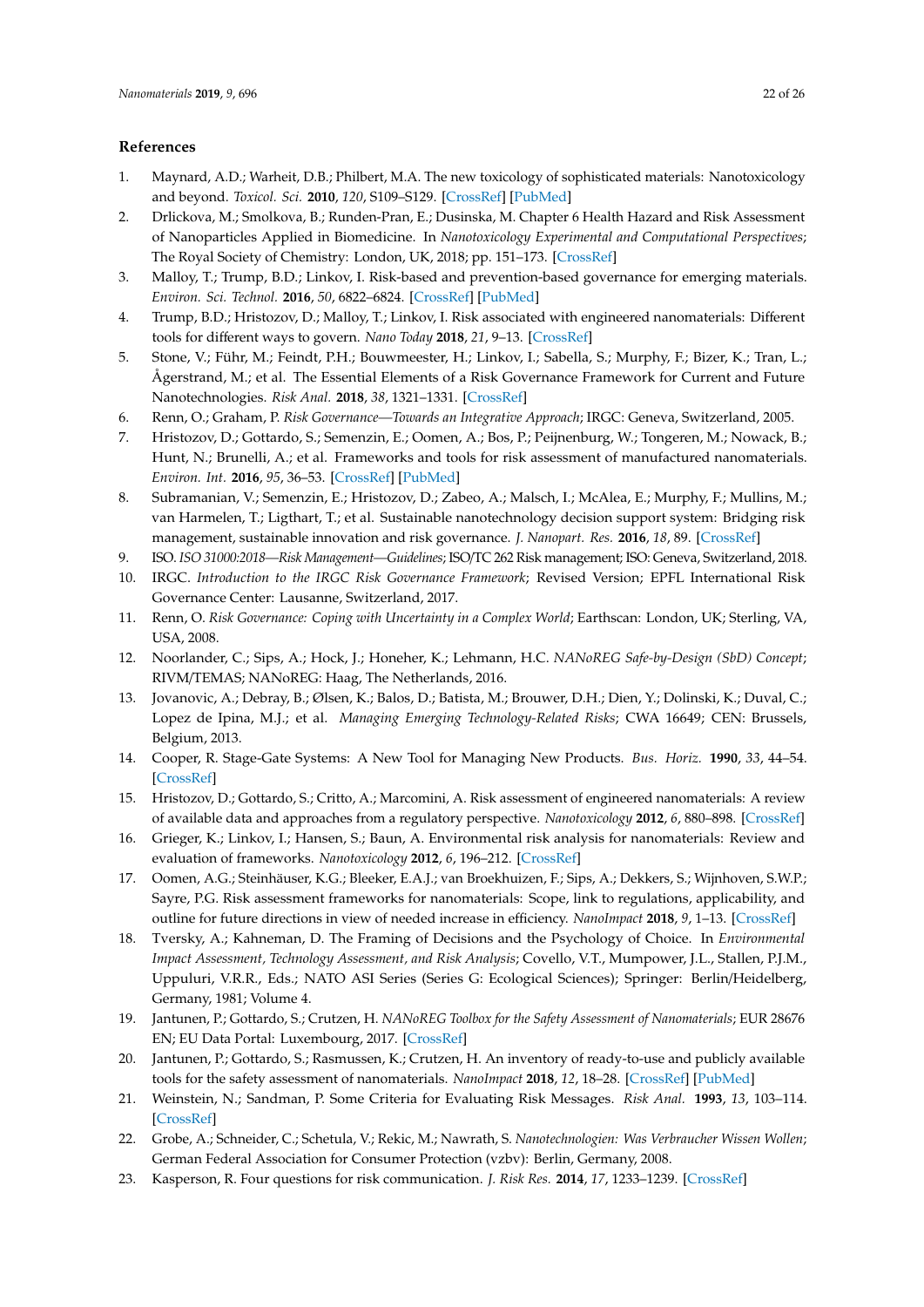- <span id="page-22-7"></span><span id="page-22-6"></span><span id="page-22-5"></span><span id="page-22-4"></span><span id="page-22-3"></span><span id="page-22-0"></span>24. Rowe, G.; Frewer, L. Public Participation Methods: A Framework for Evaluation. *Sci. Technol. Hum. Values* **2000**, *25*, 3–29. [\[CrossRef\]](http://dx.doi.org/10.1177/016224390002500101)
- 25. Aven, T.; Renn, O. *Risk Management and Governance Concepts, Guidelines and Applications*; Springer: Berlin, Germany, 2010. [\[CrossRef\]](http://dx.doi.org/10.1007/978-3-642-13926-0)
- <span id="page-22-1"></span>26. Subramanian, V.; Semenzin, E.; Hristozov, D.; Zondervan-van den Beuken, E.; Linkov, I.; Marcomini, A. Review of decision analytic tools for sustainable nanotechnology. *Environ. Syst. Decis.* **2015**, *35*, 29. [\[CrossRef\]](http://dx.doi.org/10.1007/s10669-015-9541-x)
- <span id="page-22-2"></span>27. IRGC. *Risk Governance of Nanotechnology Applications in Food and Cosmetics*; Grobe, A., Renn, O., Jaeger, A., Eds.; International Risk Governance Council (IRGC): Geneva, Switzerland, 2008.
- <span id="page-22-25"></span>28. Stone, V.; Pozzi-Mucelli, S.; Tran, L.; Aschberger, K.; Sabella, S.; Vogel, U.; Poland, C.; Balharry, D.; Fernandes, T.; Gottardo, S.; et al. ITS-NANO—Prioritising nanosafety research to develop a stakeholder driven intelligent testing strategy. *Part. Fibre Toxicol.* **2014**, *11*, 9. [\[CrossRef\]](http://dx.doi.org/10.1186/1743-8977-11-9)
- <span id="page-22-21"></span>29. Hristozov, D.; Zabeo, A.; Alstrup Jensen, K.; Gottardo, S.; Isigonis, P.; Maccalman, L.; Critto, A.; Marcomini, A. Demonstration of a modelling-based multi-criteria decision analysis procedure for prioritisation of occupational risks from manufactured nanomaterials. *Nanotoxicology* **2016**, *10*, 1215–1228. [\[CrossRef\]](http://dx.doi.org/10.3109/17435390.2016.1144827)
- 30. Bos, P.; Gottardo, S.; Scott-Fordsmand, J.; van Tongeren, M.; Semenzin, E.; Fernandes, T.; Hristozov, D.; Hund-Rinke, K.; Hunt, N.; Irfan, M.A.; et al. The MARINA Risk Assessment Strategy: A Flexible Strategy for Efficient Information Collection and Risk Assessment of Nanomaterials. *Int. J. Environ. Res. Public Health* **2015**, *12*, 15007–15021. [\[CrossRef\]](http://dx.doi.org/10.3390/ijerph121214961)
- <span id="page-22-9"></span><span id="page-22-8"></span>31. Brouwer, D. Control Banding Approaches for Nanomaterials. *Ann. Occup. Hyg.* **2012**, *56*, 506–514.
- 32. Liguori, B.; Hansen, S.; Baun, A.; Jensen, K. Control banding tools for occupational exposure assessment of nanomaterials—Ready for use in a regulatory context? *NanoImpact* **2016**, *2*, 1–17. [\[CrossRef\]](http://dx.doi.org/10.1016/j.impact.2016.04.002)
- <span id="page-22-10"></span>33. Jovanovic, A.; Ahmad, M.; Quintero, F.A.; Porcari, A.; Borsella, E.; Hristozov, D.; Grieger, K.; Jensen, K. *Comprehensive Analysis of Available Tools and Methodologies for Horizon Scanning*; Deliverable 1.2 caLIBRAte Research Project; caLIBRAte: Copenhagen, Denmark, 2017.
- <span id="page-22-11"></span>34. Owen, R.; Handy, R. Formulating the problems for environmental risk assessment of nanomaterials. *Environ. Sci. Technol.* **2007**, *41*, 5582–5588.
- <span id="page-22-12"></span>35. Raban, Y.; Remes, M.; Schroder, S. Final Synthesis Report on Security Oriented Foresight Mapping of Outputs and Methods—Deliverable D3.4. 2015. Available online: https://[cordis.europa.eu](https://cordis.europa.eu/project/rcn/185500/reporting/en)/project/rcn/ 185500/[reporting](https://cordis.europa.eu/project/rcn/185500/reporting/en)/en (accessed on 4 May 2019).
- <span id="page-22-13"></span>36. EU CORDIS. *Final Report Summary—FORCE (FOResight Coordination for Europe)*; EU: Luxembourg, 2016.
- <span id="page-22-14"></span>37. Habegger, B. *Horizon Scanning in Government: Concept, Country Experience, and Models for Switzerland*; Center for Security Studies ETH: Zurich, Switzerland, 2009.
- <span id="page-22-15"></span>38. UK GOVT. *Futurescaper Platform*; Digital Marketplace: London, UK, 2017.
- <span id="page-22-16"></span>39. NSCS. Risk Analysis and Horizon Scanning (RAHS). 2009. Available online: https://[www.nscs.gov.sg](https://www.nscs.gov.sg/rahs-programme-office.html)/rahs[programme-o](https://www.nscs.gov.sg/rahs-programme-office.html)ffice.html (accessed on 25 January 2019).
- <span id="page-22-17"></span>40. Garnett, K.; Lickorish, F.; Rocks, S.; Prpich, G.; Rathe, A.; Pollard, S. Integrating horizon scanning and strategic risk prioritisation using a weight of evidence framework to inform policy decisions. *Sci. Total Environ.* **2016**, *560–561*, 82–91. [\[CrossRef\]](http://dx.doi.org/10.1016/j.scitotenv.2016.04.040) [\[PubMed\]](http://www.ncbi.nlm.nih.gov/pubmed/27093126)
- <span id="page-22-18"></span>41. Swiss RE. *Swiss Re's SONAR: New Emerging Risk Insight*; Swiss RE: Zürich, Switzerland, 2016.
- <span id="page-22-19"></span>42. Allianz Risk Pulse. Allianz Risk Barometer. 2017. Available online: https://[www.agcs.allianz.com](https://www.agcs.allianz.com/content/dam/onemarketing/agcs/agcs/reports/Allianz-Risk-Barometer-2017.pdf)/content/ dam/onemarketing/agcs/agcs/reports/[Allianz-Risk-Barometer-2017.pdf](https://www.agcs.allianz.com/content/dam/onemarketing/agcs/agcs/reports/Allianz-Risk-Barometer-2017.pdf) (accessed on 25 January 2019).
- <span id="page-22-20"></span>43. Smita, S.; Gupta, S.; Bartonova, A.; Dusinska, M.; Gutleb, A.; Rahman, Q. Nanoparticles in the environment: Assessment using the causal diagram approach. *Environ. Health* **2012**, *11* (Suppl. 1), 13. [\[CrossRef\]](http://dx.doi.org/10.1186/1476-069X-11-S1-S13)
- <span id="page-22-22"></span>44. Hristozov, D.; Gottardo, S.; Cinelli, M.; Isigonis, P.; Zabeo, A.; Critto, A.; van Tongeren, M.; Tran, L.; Marcomini, A. Application of a quantitative weight of evidence approach for ranking and prioritising occupational exposure scenarios for titanium dioxide and carbon nanomaterials. *Nanotoxicology* **2013**, *8*, 117–131. [\[CrossRef\]](http://dx.doi.org/10.3109/17435390.2012.760013) [\[PubMed\]](http://www.ncbi.nlm.nih.gov/pubmed/23244341)
- <span id="page-22-23"></span>45. Hristozov, D.; Zabeo, A.; Foran, C.; Isigonis, P.; Critto, A.; Marcomini, A.; Linkov, I. A weight of evidence approach for hazard screening of engineered nanomaterials. *Nanotoxicology* **2014**, *8*, 72–87. [\[CrossRef\]](http://dx.doi.org/10.3109/17435390.2012.750695) [\[PubMed\]](http://www.ncbi.nlm.nih.gov/pubmed/23153309)
- <span id="page-22-24"></span>46. Tervonen, T.; Linkov, I.; Figueira, J.; Steevens, J.; Chappell, M.; Merad, M. Risk-based classification system of nanomaterials. *J. Nanopart. Res.* **2009**, *11*, 757–766. [\[CrossRef\]](http://dx.doi.org/10.1007/s11051-008-9546-1)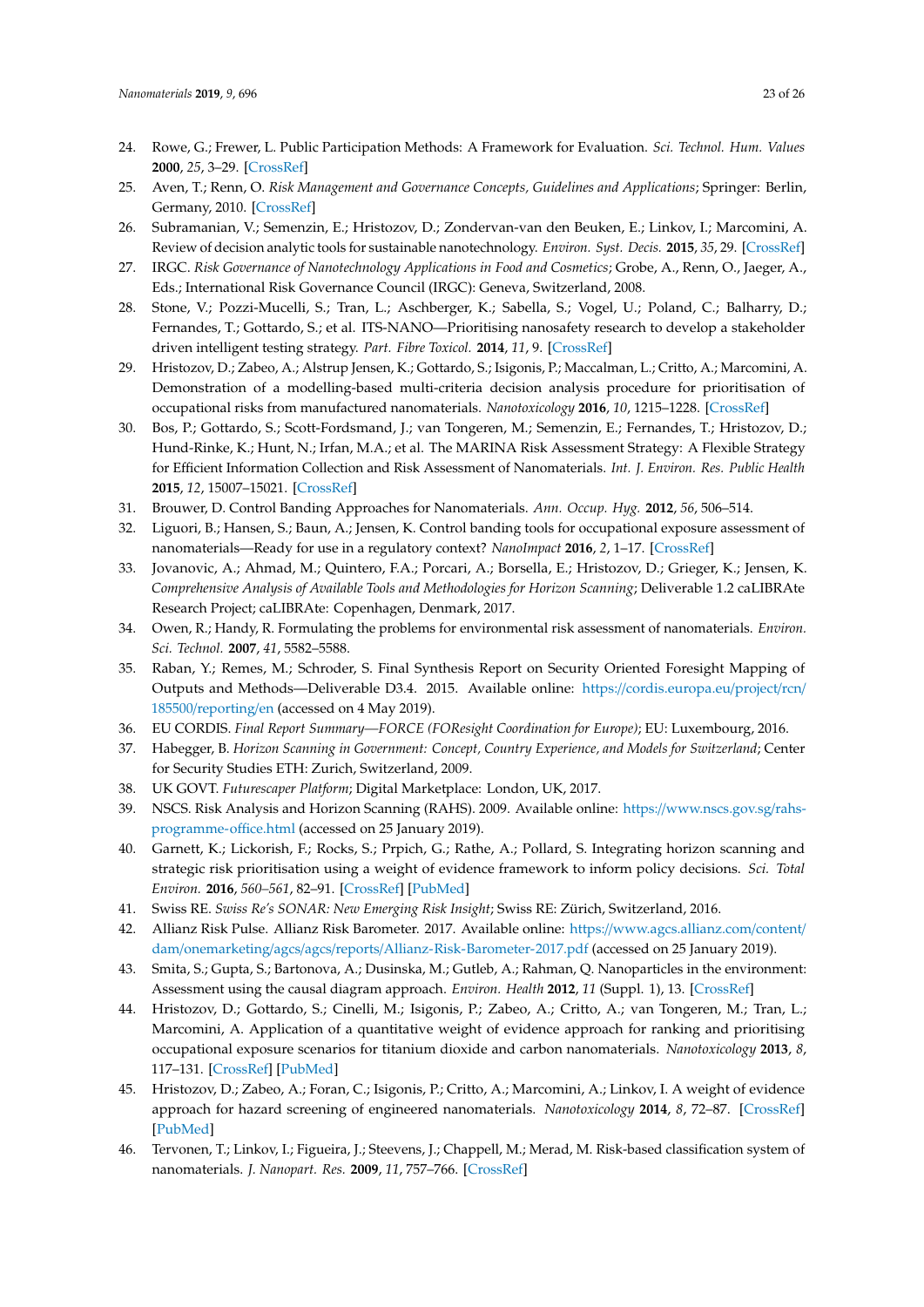- <span id="page-23-0"></span>47. Grieger, K.; Redmon, J.; Money, E.; Widder, M.; van der Schalie, W.; Beaulieu, S.; Womack, D. A relative ranking approach for nano-enabled applications to improve risk-based decision making: A case study of Army materiel. *Environ. Syst. Decis.* **2015**, *35*, 42–53. [\[CrossRef\]](http://dx.doi.org/10.1007/s10669-014-9531-4)
- <span id="page-23-1"></span>48. Askham, C. Environmental Product Development Combining the Life Cycle Perspective with Chemical Hazard Information. Ph.D. Thesis, Aalborg University, Aalborg, Denmark, 2011.
- 49. Askham, C.; Gade, A.; Hanssen, O. Combining REACH, environmental and economic performance indicators for strategic sustainable product development. *J. Clean. Prod.* **2012**, *35*, 71–78. [\[CrossRef\]](http://dx.doi.org/10.1016/j.jclepro.2012.05.015)
- <span id="page-23-2"></span>50. Askham, C.; Gade, A.; Hanssen, O. Linking chemical risk information with life cycle assessment in product development. *J. Clean. Prod.* **2013**, *51*, 196–204. [\[CrossRef\]](http://dx.doi.org/10.1016/j.jclepro.2013.01.006)
- <span id="page-23-3"></span>51. Beaudrie, C.; Kandlikar, M.; Gregory, R.; Long, G.; Wilson, T. Nanomaterial risk screening: A structured approach to aid decision making under uncertainty. *Environ. Syst. Decis.* **2015**, *35*, 88–109. [\[CrossRef\]](http://dx.doi.org/10.1007/s10669-014-9529-y)
- <span id="page-23-4"></span>52. Hansen, S.; Baun, A.; Alstrup-Jensen, K. *NanoRiskCat—A Conceptual Decision Support Tool for Nanomaterials*; Danish Ministry of the Environment: Copenhagen, Denmark, 2011.
- <span id="page-23-5"></span>53. Hansen, S.; Jensen, K.; Baun, A. NanoRiskCat: A conceptual tool for categorization and communication of exposure potentials and hazards of nanomaterials in consumer products. *J. Nanopart. Res.* **2014**, *16*, 2195. [\[CrossRef\]](http://dx.doi.org/10.1007/s11051-013-2195-z)
- <span id="page-23-6"></span>54. Collier, Z.A.; Kennedy, A.J.; Poda, A.R.; Cuddy, M.F.; Moser, R.D.; MacCuspie, R.I.; Harmon, A.; Plourde, K.; Haines, C.D.; Steevens, J.A. Tiered guidance for risk-informed environmental health and safety testing of nanotechnologies. *J. Nanopart. Res.* **2015**, *17*, 155. [\[CrossRef\]](http://dx.doi.org/10.1007/s11051-015-2943-3)
- <span id="page-23-7"></span>55. Paik, S.; Zalk, D.; Swuste, P. Application of a Pilot Control Banding Tool for Risk Level Assessment and Control of Nanoparticle Exposures. *Ann. Occup. Hyg.* **2008**, *52*, 419–428.
- 56. Murashov, V.; Howard, J. Essential features for proactive risk management. *Nat. Nanotechnol.* **2009**, *4*, 467–470. [\[CrossRef\]](http://dx.doi.org/10.1038/nnano.2009.205) [\[PubMed\]](http://www.ncbi.nlm.nih.gov/pubmed/19661998)
- <span id="page-23-8"></span>57. Zalk, D.; Paik, S.; Swuste, P. Evaluating the Control Banding Nanotool: A qualitative risk assessment method for controlling nanoparticle exposures. *J. Nanopart. Res.* **2009**, *11*, 1685–1704. [\[CrossRef\]](http://dx.doi.org/10.1007/s11051-009-9678-y)
- <span id="page-23-9"></span>58. Ostiguy, C.; Riediker, M.; Triolet, J.; Troisfontaines, P.; Vernez, D. *Development of A Specific Control Banding Tool for Nanomaterials*; French Agency for Food, Environmental and Occupational Health and Safety (ANSES): Maisons-Alfort, France, 2010.
- <span id="page-23-10"></span>59. Riediker, M.; Ostiguy, C.; Triolet, J.; Troisfontaine, P.; Vernez, D.; Bourdel, G.; Thieriet, N.; Cadène, A. Development of a Control Banding Tool for Nanomaterials. *J. Nanomater.* **2012**, *2012*, 1–8. [\[CrossRef\]](http://dx.doi.org/10.1155/2012/879671)
- <span id="page-23-11"></span>60. Jensen, K.; Saber, A.; Kristensen, H.; Liguori, B.; Jensen, A.; Koponen, I.; Wallin, H. NanoSafer vs. 1.1 Nanomaterial risk assessment using first order modeling. In Proceedings of the 6th International Symposium on Nanotechnology, Occupational and Environmental Health, Nagoya, Japan, 28–31 October 2013.
- <span id="page-23-12"></span>61. Van Duuren-Stuurman, B.; Vink, S.; Verbist, K.; Heussen, H.; Brouwer, D.; Kroese, D.; Van Niftrik, M.F.J.; Tielemans, E.; Fransman, W. Stoffenmanager Nano Version 1.0: A Web-Based Tool for Risk Prioritization of Airborne Manufactured Nano Objects. *Ann. Occup. Hyg.* **2012**, *56*, 525–541.
- <span id="page-23-13"></span>62. Höck, J.; Behra, R.; Bergamin, L.; Bourqui-Pittet, M.; Bosshard, C.; Epprecht, T.; Furrer, V.; Frey, S.; Gautschi, M.; Hofmann, H.; et al. *Guidelines on the Precautionary Matrix for Synthetic Nanomaterials*; Version 3.1; Federal Office of Public Health and Federal Office for the Environment: Berne, Switzerland, 2018.
- <span id="page-23-14"></span>63. Sørensen, S.N.; Baun, A.; Burkard, M.; Dal Maso, M.; Hansen, S.F.; Harrison, S.; Hjorth, R.; Lofts, S.; Matzke, M.; Nowack, B.; et al. Evaluating environmental risk assessment models for nanomaterials according to requirements along the product innovation Stage-Gate process. *Environ. Sci. Nano* **2019**, *6*, 505–518. [\[CrossRef\]](http://dx.doi.org/10.1039/c8en00933c)
- <span id="page-23-15"></span>64. Oosterwijk, T.; Stierum, R.; Franken, R.; Fransman, W.; Saamanem, A.; Kanerva, T.; Dal Maso, M.; Poikkimaki, M.; Jensen, K.; Liguori, B. *Review of Current Hazard, Exposure and (Integrated) HRA Models Considering Their Input Requirements and Applicability at the Cooper Innovation Stage-Gates Defined*; Deliverable 2.2 caLIBRAte Research Project; caLIBRAte: Copenhagen, Denmark, 2017.
- <span id="page-23-16"></span>65. Hristozov, D.; Pizzol, L.; Basei, G.; Zabeo, A.; Mackevica, A.; Foss Hansen, S.; Gosens, I.; Cassee, F.R.; de Jong, W.; Koivisto, A.J.; et al. Quantitative human health risk assessment along the lifecycle of nano-scale copper-based wood preservatives. *Nanotoxicology* **2018**, *12*, 747–765. [\[CrossRef\]](http://dx.doi.org/10.1080/17435390.2018.1472314)
- <span id="page-23-17"></span>66. Park, M.; Catalán, J.; Ferraz, N.; Cabellos, J.; Vanhauten, R.; Vázquez-Campos, S.; Janer, G. Development of a systematic method to assess similarity between nanomaterials for human hazard evaluation purposes—Lessons learnt. *Nanotoxicology* **2018**, *12*, 1–25. [\[CrossRef\]](http://dx.doi.org/10.1080/17435390.2018.1465142)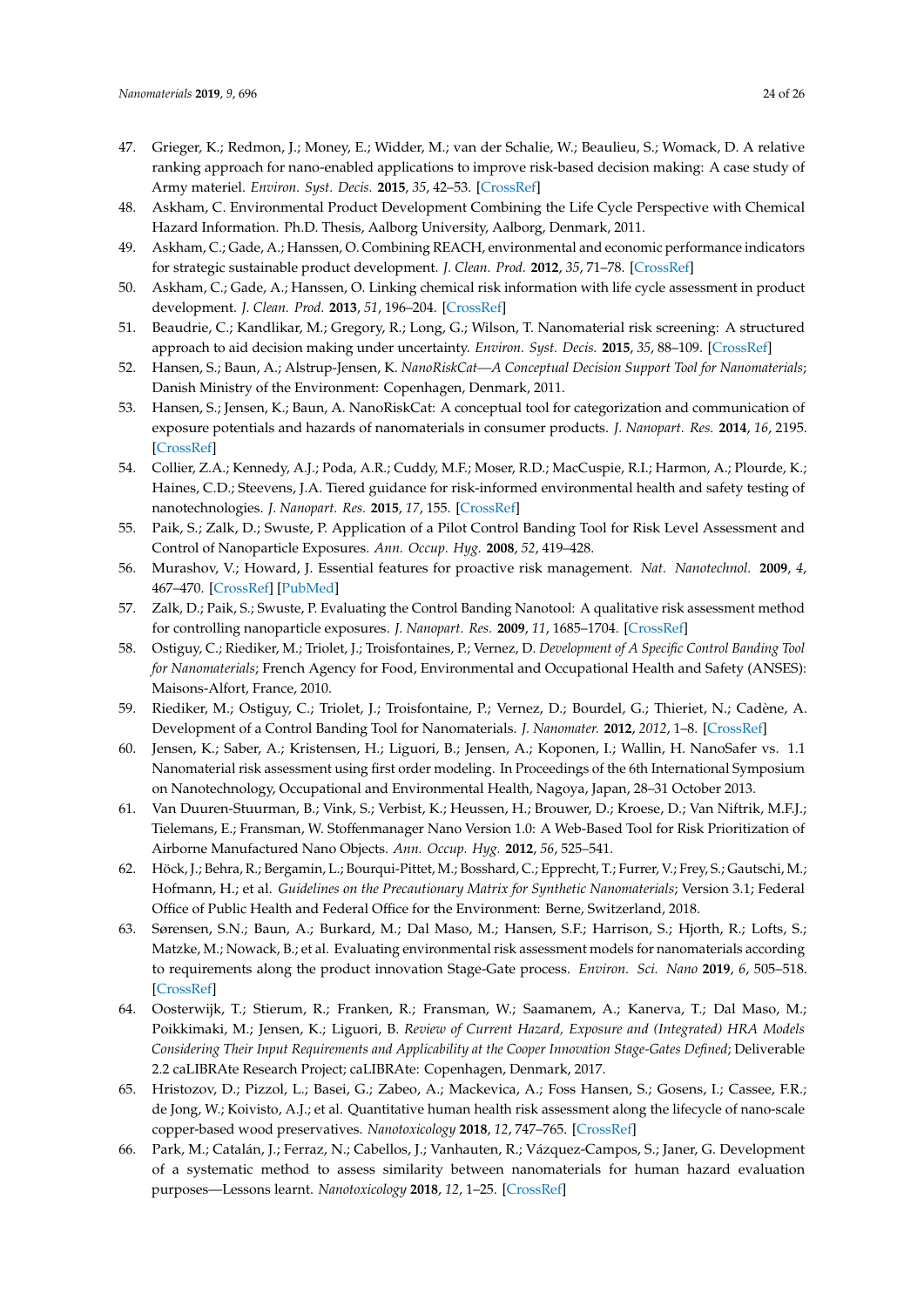- <span id="page-24-0"></span>67. van Harmelen, T.; Zondervan-van den Beuken, E.; Brouwer, D.; Kuijpers, E.; Fransman, W.; Buist, H.; Ligthart, T.; Hincapié, I.; Hischier, R.; Linkov, I.; et al. LICARA nanoSCAN—A tool for the self-assessment of benefits and risks of nanoproducts. *Environ. Int.* **2016**, *91*, 150–160. [\[CrossRef\]](http://dx.doi.org/10.1016/j.envint.2016.02.021)
- <span id="page-24-1"></span>68. Gottschalk, F.; Nowack, B. A probabilistic method for species sensitivity distributions taking into account the inherent uncertainty and variability of effects to estimate environmental risk. *Integr. Environ. Assess. Manag.* **2013**, *9*, 79–86. [\[CrossRef\]](http://dx.doi.org/10.1002/ieam.1334)
- <span id="page-24-2"></span>69. Semenzin, E.; Lanzellotto, E.; Hristozov, D.; Critto, A.; Zabeo, A.; Giubilato, E.; Marcomini, A. Species sensitivity weighted distribution for ecological risk assessment of engineered nanomaterials: The n-TiO<sub>2</sub> case study. *Environ. Toxicol. Chem.* **2015**, *34*, 2644–2659. [\[CrossRef\]](http://dx.doi.org/10.1002/etc.3103) [\[PubMed\]](http://www.ncbi.nlm.nih.gov/pubmed/26058704)
- <span id="page-24-3"></span>70. Jeliazkova, N.; Chomenidis, C.; Doganis, P.; Fadeel, B.; Grafström, R.; Hardy, B.; Hastings, J.; Hegi, M.; Jeliazkov, V.; Kochev, N.; et al. The eNanoMapper database for nanomaterial safety information. *Beilstein J. Nanotechnol.* **2015**, *6*, 1609–1634. [\[CrossRef\]](http://dx.doi.org/10.3762/bjnano.6.165) [\[PubMed\]](http://www.ncbi.nlm.nih.gov/pubmed/26425413)
- <span id="page-24-4"></span>71. Niesmann, K.; Baron, M. *'Nano to Go'—BAuA's Latest Contribution to NanoValid*; BAUA: Dresden, Germany, 2015.
- <span id="page-24-5"></span>72. Meesters, J.; Koelmans, A.; Quik, J.; Hendriks, A.; van de Meent, D. Multimedia Modeling of Engineered Nanoparticles with SimpleBox4nano: Model Definition and Evaluation. *Environ. Sci. Technol.* **2014**, *48*, 5726–5736. [\[CrossRef\]](http://dx.doi.org/10.1021/es500548h) [\[PubMed\]](http://www.ncbi.nlm.nih.gov/pubmed/24766433)
- <span id="page-24-6"></span>73. Liu, H.; Cohen, Y. Multimedia Environmental Distribution of Engineered Nanomaterials. *Environ. Sci. Technol.* **2014**, *48*, 3281–3292. [\[CrossRef\]](http://dx.doi.org/10.1021/es405132z) [\[PubMed\]](http://www.ncbi.nlm.nih.gov/pubmed/24548277)
- <span id="page-24-7"></span>74. Quik, J.; de Klein, J.; Koelmans, A. Spatially explicit fate modelling of nanomaterials in natural waters. *Water Res.* **2015**, *80*, 200–208. [\[CrossRef\]](http://dx.doi.org/10.1016/j.watres.2015.05.025)
- <span id="page-24-8"></span>75. De Klein, J.; Quik, J.; Bäuerlein, P.; Koelmans, A. Towards validation of the NanoDUFLOW nanoparticle fate model for the river Dommel, The Netherlands. *Environ. Sci. Nano* **2016**, *3*, 434–441. [\[CrossRef\]](http://dx.doi.org/10.1039/C5EN00270B)
- <span id="page-24-9"></span>76. Dumont, E.; Williams, R.; Keller, V.; Voß, A.; Tattari, S. Modelling indicators of water security, water pollution and aquatic biodiversity in Europe. *Hydrol. Sci. J.* **2012**, *57*, 1378–1403. [\[CrossRef\]](http://dx.doi.org/10.1080/02626667.2012.715747)
- <span id="page-24-10"></span>77. Dumont, E.; Johnson, A.; Keller, V.; Williams, R. Nano silver and nano zinc-oxide in surface waters—Exposure estimation for Europe at high spatial and temporal resolution. *Environ. Pollut.* **2015**, *196*, 341–349. [\[CrossRef\]](http://dx.doi.org/10.1016/j.envpol.2014.10.022)
- <span id="page-24-11"></span>78. Liu, H.; Bilal, M.; Lazareva, A.; Keller, A.; Cohen, Y. Simulation tool for assessing the release and environmental distribution of nanomaterials. *Beilstein J. Nanotechnol.* **2015**, *6*, 938–951. [\[CrossRef\]](http://dx.doi.org/10.3762/bjnano.6.97) [\[PubMed\]](http://www.ncbi.nlm.nih.gov/pubmed/25977865)
- <span id="page-24-12"></span>79. Gottschalk, F.; Scholz, R.W.; Nowack, B. Probabilistic material flow modeling for assessing the environmental exposure to compounds: Methodology and an application to engineered nano-TiO<sup>2</sup> particles. *Environ. Model. Softw.* **2010**, *25*, 320–332. [\[CrossRef\]](http://dx.doi.org/10.1016/j.envsoft.2009.08.011)
- <span id="page-24-13"></span>80. Gottschalk, F.; Sonderer, T.; Scholz, R.W.; Nowack, B. Possibilities and limitations of modelling environmental exposure to engineered nanomaterials by probabilistic material flow analysis. *Environ. Toxicol. Chem.* **2010**, *29*, 1036–1048. [\[CrossRef\]](http://dx.doi.org/10.1002/etc.135) [\[PubMed\]](http://www.ncbi.nlm.nih.gov/pubmed/20821538)
- <span id="page-24-14"></span>81. Arvidsson, R.; Molander, S.; Sandén, B. Impacts of a Silver-Coated Future: Particle Flow Analysis of Silver Nanoparticles. *J. Ind. Ecol.* **2011**, *15*, 844–854. [\[CrossRef\]](http://dx.doi.org/10.1111/j.1530-9290.2011.00400.x)
- <span id="page-24-15"></span>82. Arvidsson, R.; Molander, S.; Sandén, B.; Hassellöv, M. Challenges in Exposure Modeling of Nanoparticles in Aquatic Environments. *Hum. Ecol. Risk Assess. Int. J.* **2011**, *17*, 245–262. [\[CrossRef\]](http://dx.doi.org/10.1080/10807039.2011.538639)
- <span id="page-24-16"></span>83. Bornhöft, N.; Sun, T.; Hilty, L.; Nowack, B. A dynamic probabilistic material flow modeling method. *Environ. Model. Softw.* **2016**, *76*, 69–80. [\[CrossRef\]](http://dx.doi.org/10.1016/j.envsoft.2015.11.012)
- <span id="page-24-17"></span>84. Boxall, A.B.; Chaudhry, Q.; Sinclair, C.; Jones, A.; Aitken, R.; Jefferson, B.; Watts, C. *Current and Future Predicted Environmental Exposure to Engineered Nanoparticles*; Central Science Laboratory, Department of the Environment and Rural Affairs: London, UK, 2007.
- <span id="page-24-18"></span>85. Mueller, N.; Nowack, B. Exposure Modeling of Engineered Nanoparticles in the Environment. *Environ. Sci. Technol.* **2008**, *42*, 4447–4453. [\[CrossRef\]](http://dx.doi.org/10.1021/es7029637) [\[PubMed\]](http://www.ncbi.nlm.nih.gov/pubmed/18605569)
- <span id="page-24-19"></span>86. Riviere, J.E. Pharmacokinetics and Biodistribution of Nanomaterials. In *Nanotoxicology: Progress toward Nanomedicine*, 2nd ed.; Riviere, J.E., Monteiro-Riviere, N., Tran, C., Vesterdal, L., Eds.; CRC Press: Boca Raton, FL, USA, 2014; p. 502.
- <span id="page-24-20"></span>87. Anjilvel, S.; Asgharian, B. A Multiple-Path Model of Particle Deposition in the Rat Lung. *Fundam. Appl. Toxicol.* **1995**, *28*, 41–50. [\[CrossRef\]](http://dx.doi.org/10.1006/faat.1995.1144)
- <span id="page-24-21"></span>88. RIVM. *Multiple Path Particle Dosimetry Model (MPPD v 1.0): A Model for Human and Rat Airway Particle Dosimetry*; RIVM: Bilthoven, The Netherlands, 2002.